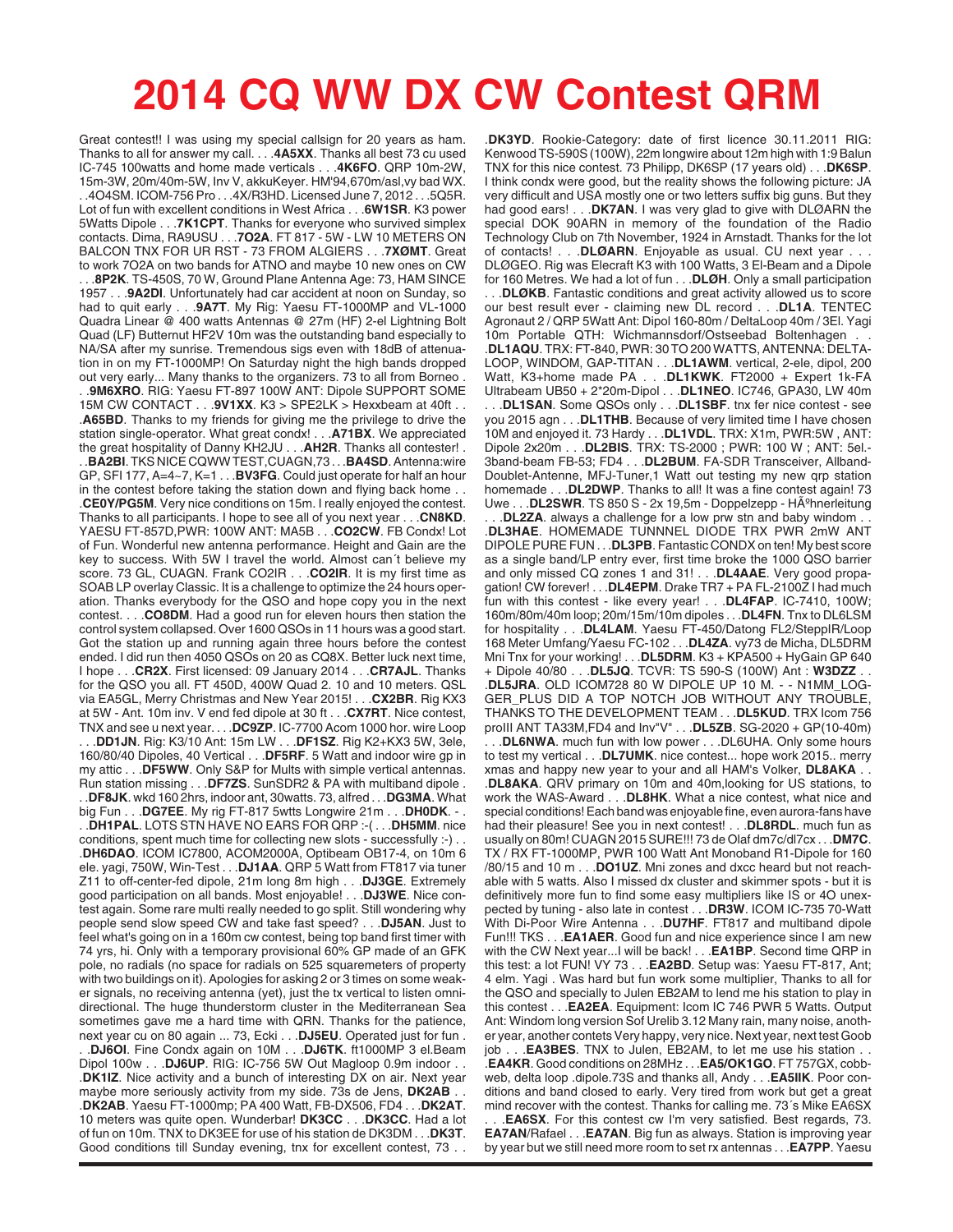FT-897d Dipole Windom 70 Watt Good Propagation In 10 Meter . . .**EA8AQV**. My best WW in CW . . .**EB2RA**. Great fun this contest and conditions seemed favorable for a low power station. I didn't win the contest but had a great time . . .**EI2KA**. Only seven hours operating because the band was wiped out for most of the weekend by noise from a faulty local electricity substation . . .**EI3DP**. Had very little opportunity to work the contest. Enjoyed the little bit I did manage. 10 meters was very good. Highlights; Thailand, Maritius & a very odd sig from China. I think it was travelling both ways around the globe. Pity I couldn't have done the full test . . .**EI4HQ**. Great buzz, 1st time in single entry . . .**EI5KF**. Yaesu FT-80C Tuner MFJ-941E Collinear 3L/2 . . .**EK3GM**. FT-857d, ant LW 84m . . .**ER1CS**. ICOM 706 100W 2EL QQ,IV DIPOL . . .**ER5DX**. TRX:IC707 95 WTTS. ANT:Dipoles 80/40M . . .**ES4MM**. Excellent propagation, but B4 the end the Aurora rushed on, nevertheless was vy fun. Tks to everybody! . . .**ES8DH**. Nice opening on 10 meters from this rare spot. Due to power breakdown on Sunday my operation has been limited to Saturday only . . .**ET3AA**. Tnx for contest . . .**EU1AI**. Used FT897d 5 watts + TM535 tuner + V beams, slopers . . .**EU6DX**. wow - exceptional conditions! . . .**F4GFT**. TX FT1000 ANT KT34 + L Inverted + G5RV . . .**F5GGL**. Ten Tec Argonaut 509 - 5 w - ant. verticale Gap Titan . .

.**F5IQJ**. Nice contest on 10 m assisted. Just some problem with the principal amplifier. Only 700 Watts with the spare amp. (Acom 1000) See you soon, Lee . . .**F5MUX**. Had fun. Very nice propagation. The ex french record for SO(A) HP was around 2.7 million. Hope there is no other French op better !!! Hi Good luck for correction. 73 . . .**F5PHW**. Transceiver : FT-897D 80 Watts Antennas - Center-fed 2x20m on 80 to 10m Software - MixW 3.1.1h demo Thanks to all who worked me. See you again next year. F5RD Bernard . . .**F5RD**. First time in unassisted category. New mults hard to find in AF and SA. Condx variable with lots of multi path echoes and warbles at times. High winds on Fri / Sat kept the tower at 40 feet . . .**F5VKT**. TNX for the nice contest! . .See you in the next contest JEAN-PIERRE . . .**F8NUH**. RIG IC7200 5W OUTPUT ANTENNAE YAGIS . . .**FY5FY**. Great conditions. Lots of fun . . .**FY5KE**. Single Op 10m only, High Power, assisted by cluster . . .**GØBNR**. Excellent conditions and good manners throughout . . .**GØEFO**. FT1000 with 100W into W3DZZ trapped dipole @ 27ft above ground . . .**GØGDU**. Despite the problems on Saturday I have enjoyed myself. I will be back next year . . .**GØHSA**. Not a very successful CQWW - RF problems and poor antenna and to finish it all off I seem to have caught the household lurgie ..so bailing early, hope your CQWW went better than mine 73 Paul . . .**GØWAT**. 10m condx just outstanding! Pity I could not devote more time to it this year. Tony . . .**G2NF**. Nice to have 10 meters open well . . .**G3IZD**. Great condx on 10M although it shut during night time but by day huge signals from all parts of the globe - made QRP working a dream, there will be some massive scores I am sure. cu next year 73 Derrick . . .**G3LHJ**. 100W to a G5RV at 15ft or a trapped vertical. On time 17 hours. Great conditions. Should have spent more time in front of rig but distracted by 8 year old grandson staying overnight! Being unassisted, wasted a great deal of time waiting for DX stations running pile-ups to ID; rules should demand frequent sending of callsigns .**G3NKS**. Fabulous propagation.400 watts. Separate dipoles on all bands. All less than 30 feet agl . . .**G3PHO**. First time in this contest. Very busy. Too much computer morse making reading of callsigns very difficult. Supposed to be a CW contest, not a keyboard contest . . .**G3RFH**. Dipoles at 13m for 7/14/21/28, 50m Inv L 13m high for 80/160m. 100watts . . .**G3RLE**. Conditions were superb, If I had more time available for a decent effort (only 5 hours operating) I would have put in an entry . . .**G3SVD**. Sadly only very limited time available . . .**G3VKW**. Conditions on 10m good - the band was lively and I made a third of my contacts on it! Not a serious entry - just fitted in QSOs between the usual domestic weekend stuff . . .**G3WRR**. great conditions. Worked loads of DX. Good fun . . .**G3YJQ**. Reasonable conditions, plenty of activity but couldn't break a lot of the pileups. Elecraft K2, 5W into 75ft longwire and a 30ft vertical . . .**G3YMC**. A really great contest. My neighbor's Plasma TV caused issued on some channels. My system works well to the West but no so good East. A single band entry. Inverted V put up for the contest. IH9P said I was a duplicate. No QSO before! . . .**G3ZGC**. Band condx great. Certain stns sending ridiculously fast morse. This has to be machine created but some of us read it by ear. There should be a rule on maximum wpm as it is unfair for those of us human reading to have to stop and keep trying to decipher their code . . .**G4CWH**. elecraft k3 kpa 500 400 watts vee dipole antenna . . .**G4DBW**. Came down with bad head cold over weekend started off well but had to take time off later good result considering and great contest . . .**G4DDL**. Amazing conditions, all bands were open until late but 10/15 not so good early Sunday. Recent broken key wrist made me change key three times but all went well. A very enjoyable weekend with just over 23 hours on . . .**G4DDX**. Another couple of fun-packed days although the band was closed by

around 19:00 on both days . . .**G4FKA**. Too many stations with long gaps between callsigns, Good conditions, lots activity . . .**G4IUF**. Rig= Icom IC726, Amp= FL2100; Ant= Inv L Operated for about 6 hours only, Classic . . .**G4RGK**. UNSPORTSMAN LIKE CONDUCT BY YT7Z ON 15M, SEVERE CLICKS ON BOTH DAYS . . .**G5E**. FT1000 with 100w into W3DZZ @ 27ft . . .**G6NUM**. Equip- FT847, 80w 10m GP-5/8. A quick blast between QRL with my flea station . . .**G7RAU**. Only managed about 12hrs this time so missed most of Saturday and any openings to the east. The last 15mins on Sunday was on 20m which had closed here..that was until the band went auroral and I caught YL2KO UA1CE OH8X and OH2XX all with auroral rasp..propagation is never what you expect !. Wish I had worked more 73`s Bill . . .**GA4UBJ**. Great conditions on all bands made for a fun contest ! . . .**GJ2A**. Great fun some good DX with 5Watts . . .**GM0LVI**. Band in good shape VDA was surrounded by sea (Loch Fyne). European key clicks etc irritating as usual . . .**GM3RWF**. First time in the high power category. Of course, in the UK that means 400w only. Did make a big difference, but still cannot compete with KW big guns . . .**GM4O**. Only managed a few hours but thoroughly enjoyed working 10M . . .**GM4UYZ**. Great fun was had by us 3 op's. No mult station, just a tribander and some wires . . .**GM5A**. Another great contest .

. .**GWØBBO**. Icom IC756 Pro Doublet-Vertical-Beam . . .**GW3NAS**. audio is at www.gw4ble.dxlist.co.uk part time only . . .**GW4BLE**. Set out to work 100 countries and got there, nice to have an entry after a 5 year layoff . . .**GW4MVA**. Aurora made life difficult on both days. But a great contest in every other way . . .**GW5R**. Rig: FT450AT Power: 80 W Ant: GPN4B vertical by DUNAX for 40,20,15 and 10m Ant: Inverted Vee on 80 m . . .**HA0GK**. RIG: Kenwood ts-870, Yaesu FT-857 + HA5IW divider system ANT's: 160m: INV L, INV V 80m. INV L, INV V 40m: 5/8 GP, INV.V 20m-15m-10m : HB35C+ NOVA ECO 2x3 el. RX ANT: 2x beveridge 316m . . .**HA1ZN**. Kenwood TS850, 100W, 4B GP (40-20-15-10), Inv V (160, 80) . . .**HA2OS**. FT2000 into an old 205BA and 3 times X-Q's with antenna switch Operating time of mine is too short at Saturday (familiar prog's) QRM'ers OL9R SN8N YO3APJ Z63MED Greetings from me to members of Contest Committee . . .**HA3DX**. RIG, Yaesu FT-857D, OUT PWR, 90W MAX. ANT, H/M HF6V, SoftWare, N1MM+ . . .**HA3OU**. Rig: Home made QRP, 3 watts . . .**HA4FY**. IC-756 PRO III. Ant.: inv. V RX ant.: EWE . . .**HA5NB**. IC-756 PRO III. ant.: DFH-6 yagi, dipoles . . .**HA5YG**. ICOM756pro 100w 3 el yagi GP-s, dipoles . . .**HA6NL**. Thank you very much QSO's! 73,DX! RIG: FT-757GX, ANT: HF4V, DIPOLES

. . .**HA6PJ**. 10 watts FT-707S Ant: Sloper 25 m. high- Dipole N-S. 20 m. high . . .**HA6VA**. FTDX3000 5W ANT: INV-L w/16x30m radials, RX ant - K9AY . . .**HA7I**. K3 100 Watts Antennas - Force 12 C-4s and Inverted L for 80 and 160m . . .**HB9ARF**. Very good propagations this year! 5 Watt output to LW antenna with 1:9 Unun . . .**HB9AYZ**. Nice team, weather ok and no major technical problems: a lot of fun as usual . . .**HB9CA**. ELECRAFT K2, VERTICAL & DIPOLE . . .**HB9CEY**. First time here after 20 years license....vy fun contest . and to many stations active wow . . .**HB9FBP**. Testing the new 40m GP. Thanks for all QSOs. 73 . . .**HB9IRF**. Fabulous conditions. Thanks for the pleasure of participating .**HC1WDT**. RIG: FT817 ANT: 9 BAND TRAP DIPOLE . . .**HG5O**. TCVR: IC735 60Watts output Ant: EX14 HyGain 40M high . . .**HG8C**. BOYS MUST HAVE FUN! WE CERTAINLY ENJOYED. GOOD COMPANY, BIG STATION, AND BIG PILEUPS. A REALLY MULTINATIONAL TEAM WITH CITIZENS OF 7 DIFFERENT COUNTRIES . . .**HK1NA**. Beautiful propagation, signals between USA and far east on same band at same time, many stations operative ...one only trouble: too many stations with too big linear amplifiers and too many bad operators!!! (east & west) . . .**I0YQV**. 50W out + Wire 15 MT . . .**I1QQC**. QRP RTX FT817 5W Ant calculated tap Wire 39m Long 10m High . . .**I2BPP**. Great conditions but not adequate antennas! I had fun. Bob, I2WIJ . . .**I2WIJ**. Fantastic Test . I chose 80mtr ,but the prop. and participation wast as '13 . . .**I4JEE**. ts590 kenwood 100w magloop ant: low band 2mt-diam. magloop ant: hi band 1mt-diam . . .**I5YKQ**. Three new young CW operators added to the usual crew and our previous M/2 top score cracked: what a fun! . . .**IB9T**. It is the first time fer cw I operated only 3 hours . . .**IF9/IT9RDG**. Good Time Beautifull island , Rtx K3, Antenna Vertical Homemade and one Dipole. Tks at all OM calling me 73 goodby in 2015 Emilio . . .**IH9R**. A partial time entry with this special call commemorating 50 years anniversary Radio Telescope Croce del Nord (North Cross radio telescope). In this occasion I used my new TS-590SG Kenwood transceiver low power with 3 el Ultrabeam and morgain dipole for 40-80m. I enjoyed it very much. QSL is via IZ4FUE . . .**II4CDN**. Bellissimo contest ci si diverte moltissimo, alla prossima Aldo . . .**IK1RGK**. My first contest cq ww in 1954, 60 years ago, as I1YCZ/Trieste Free Territory. Phone and CW in October. I had a Geloso setup and a windom. At present qrp, still surprised that with an indoor dipole they heard me in Canada and California . . .**IK2AIT**. Few time, but always great contest . . .**IK2XDE**. Only a few hours on sunday, it was nice to see the upper bands busy . . .**IK4WMH**.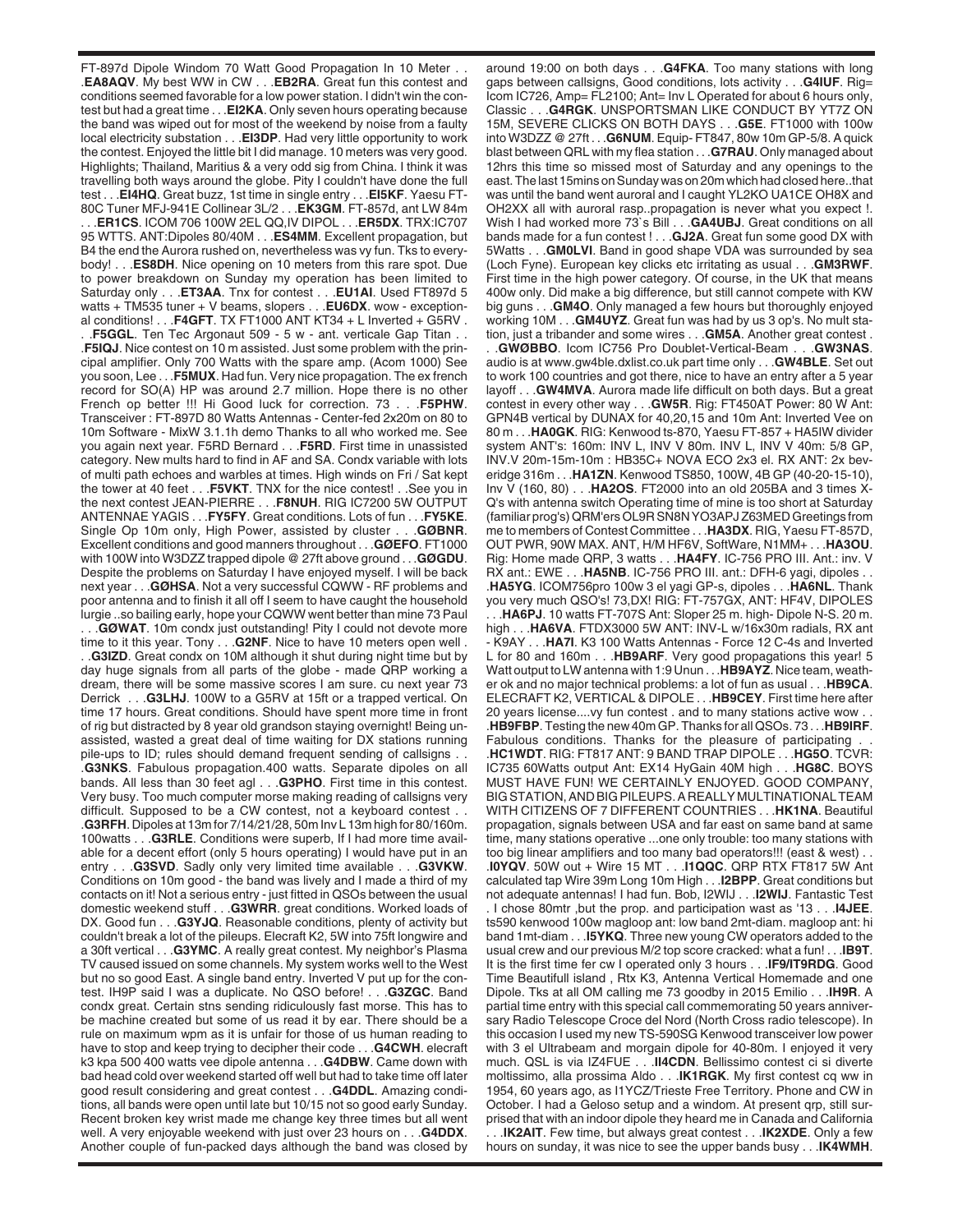RX-TX: Yaesu FT-817 5W Antenna: 3 Elem. Directional . . .**IK7GUW**. FT-817 with 5w, vertical antenna and... lots of patience! Thank you all for listening to my weak signals! . . .**IN3HUU**. tnx for Clay I4LEC for hosting me :-) . . .**IO4T**. RX-TX: Yaesu FT-817 5W Antenna: Dip. Rot . . .**IO7R**. RX-TX: Yaesu FT-817 5W Antenna: 3 Elem. Directional . . .**IO7U**. RTX: Icom IC756 proIII, PWR: 100 W, Antenna: wire dipole for 20m I began by category-band 20m but I could not resist the lure of fantastic propagation in 10m . . .**IS0XDA**. Rig: KNW TS590S ( 5W ) Ant: Cobwebb 6- 20 (homemade), vertical 80-40 (homemade) SW : QARtest . . .**IT9IGN**. many problems with my cw automatic generation and few time to dedicate to the contest. Nice and beautiful contest. Thanks all om worked .

. .**IT9NVA**. First CQDX in CW after more than 30 years in SSB. QRP was the right choice! . . .**IT9RYJ**. Very good condition - Very good propagation I operate from my QTH With Yaesu FT 1000 (100 Watt) and Moxon for 15 meter, Mosley 3 bander 2 elementents 40 meter vertical phasing 2 elements 80 meter vertical phasing Double "L" For 160 meter Noise and QRM in the 80 meters Software QAR TEST connect to http://cqcontest.net/ Best contest. I very much happy! . . .**IV3BCA**. GUD contest, good bay in next CQWWDX 2015- CIAO & 73 IV3DYS Salvatore 2015 . . .**IV3DYS**. Rig: Kenwood TS 140-S Ant: Vertical 12AVQ (10-15- 20) Dipole (40 -80) . . .**IV3KSE**. FT-817ND, ant. delta loop 85 m "skywire", straightkey . . .**IW1BCO**. Simply wonderful. Max . . .**IW3ILM**. few hours of operation but lot of fun, FT950 (barefoot) and nanokeyer + vertical multiband . . .**IW5EIJ**. Le bande erano tutte affollate, a conferma del grande ham-spirit nei riguardi della radiotelegrafia . . .**IZØEUS**. Amazing band conditions my best score ever. My condition: the "power" of SDR (Flexradio 3000) and a vertical multi-band antenna (Eco 7+). For next year I'll be on low-band also ... I hope :-). 73\*s de Raf - Milano . . .**IZ2OBS**. this was my first ALL BAND WW . . .**IZ4AKO**. tnx, great fun as usual!!! . . .**IZ4DLR**. Another busy weekend for me and so opted (as previous SSB) for some part-time QRP operation. Nice. That's interesting, first time as QRP top bander. Antenna works and maybe the goal was to have a good EFHWA set for NVIS into a extreme NVIS location, my narrow valley. No matter of watt, in my case five or less. The keys to make good QRP on the top band, in my opinion, are just the antenna systems, but both sides, TX-RX. Some, unfortunately, do not hear anything. See you to the next . . .**IZ5MOQ**. NICE CONTEST..I HOPE PRESENT ON NEXT YEAR.. 73 DE IZ6DWH OP. SALVATORE . . .**IZ6DWH**. RX-TX: Yaesu FT-817 5W Antenna: Dip. Rot . . .**IZ7DMT**. My QTH's location is JS6 (Okinawa Island), not JA0 area . . .**JA0BPY**. Rig: FT1000MP MarkV(200W) Ant: DP(15mHi) . . .**JA1BIV**. RIG:TS-950S ANT:TA351, DIPOLE Enjoyed contest very much . . .**JA1BNW**. We could not beat our previous JA record set in 2013, but we enjoyed the Contest! . . .**JA1BPA**. I was updated the personal best record of WW-CW contest. I enjoyed the contest! Thank you so much . . .**JA1CRJ**. I enjoyed the contest. In addition, let's meet next year. In addition, let's meet next year . . .**JA1HFY**. FT-920 & V-dipole I enjoyed the contest . . .**JA1ILE**. TS-590 Longwire (fish rod supported) ATU . . .**JA1KEB**. I enjoyed the contest. Good propagation 10meters band . . .**JA1SKE**. tx 50w ant 5mh lw . . .**JA1TQE**. Enjoyed 10m band . . .**JA1WTO**. I am thankful to you. This contest CQWW is always the most wonderful. A high band condition was good especially this time, and I was able to spend the happy day as expected again . . .**JA1YPA**. RIG:IC-7600,2EL-5Band CQ . . .**JA2HYD**. I enjoyed the contest . . .**JA2HZA**. RIG IC-726 100W output ANT 12AVQ 14/21/28MHz Trap Vertical ANT Inv Vee 7MHz . . .**JA2KKA**. RIG:IC-756PRO PWR:100W ANT:3el Tribander for 20, 15, and 10m ANT:RDP for 40m ANT:Inv.Vee for 80m . . .**JA2KVB**. My rig TRX is ICOM IC-760PRO output power is 50w . . .**JA3EBT**. DUPE QSO:RIGHT BIT=1 . . .**JA3EGE**. RIG:IC-706 50W ANT:Vertical . . .**JA3JM**. RIG FDX3000 100W ANT 3EL TRIBANDER 16mH, SLOPER . . .**JA3VUI**. CONDX is not so good for Long Path . . .**JA3VXH**. Thank you nice the contest. I enjoyed! . . .**JA4OPW**. FT2000, Dipole and 4 ele . . .**JA6PCH**. I enjoyed this contest . . .**JA6RIL**. TKS nice contest . . .**JA7ARW**. 3.5, 7 MHz dipole. 14, 21, 28 MHz 4-el Yagi 15mh. JRC JST-245 100W . . .**JA7AXP**. High speed "B" and "D" were difficult to copy when it had echoes. PSE QRS . . .**JA7COI**. I enjoyed this contest as well as last year . . .**JA7LLL**. Thank you for the nice contest and I enjoyed mode CW. but Condx was not so good for EU . . .**JA7MJ**. I enjoyed the contest. RIG:IC7600M ANT:2EL HB9CV . . .**JA8KGG**. I am glad to be able to participate in a 2014 CW contest this time. also Tks for management of CQ-WW contest to yours everytime . . .**JA8KSW**. First time ever 15m single for CQWW. Sri could not any run for EU by LP in the evening, even they from south of me like at JA3, JA5 runs well! Anyhow as always enjoyed & had fun! Also nice to say Hi to many friends! . . .**JA8RWU**. A change in the state of the radio-wave propagation was early . . .**JA8XOD**. enjoyed the contest. With using K2+R6000,TU! With using K2+R6000,TU! . . .**JA9MAT**. COUNTRY IS OGASAWARA . . .**JD1AHC**. This is my first participation in this contest . . .**JE1HTV**. I QRV on 160M

single band. I used my MV (Micro Vertical antenna) 12mHigh on my balcony + Elecraft K2. This year, the conditions of 160m band was very poor. I could not QSO with the except west coast U.S.A. stations. I got a ONLY 1/4 points than the last year. The condition was very poor. I got only 480 points in this year (1957 points in last the year). (Last yest, 2,640 points). I used K2 , and It was very useful for the very weak signal . . .**JE1SPY**. tx 50w, lig ftdx3000, ant dipole . . .**JE1XAD**. FT-1000MP 50W+LW . . .**JE6EKC**. Thank you all stations! . . .**JF2FIU**. I enjoyed the contest. TX POWER MAX200W YAGI . . .**JF2JFP**. TS-850(50W) Whip on my balcony. Whip on my balcony . . .**JF2KWM**. I enter 40m SINGLE-BAND HIGH-POWER other bands for check log . . .**JF2OHQ**. 50 watts output . . .**JF3IYW**. RIG : FT-1000MP PWR : 100W ANT : 40- 20m/BROWN ANT 15-10m/3elements YAGI . . .**JF9KVT**. Maximum power: 5 Watts. Equipment: rig: FT-817ND, ant: Long Wire along the fishing rod on balcony at 4th floor . . .**JG1BGT**. FTDX-5000 ÅA200WÅAV-DP FTDX-5000 ÅA200WÅAV-DP . . .**JG1QPZ**. RCVR HOMEBREW XMTR HOMEBREW OUTPUT35W ANT WHIP UP 35MTRS . . .**JG3EHD**. 50W Elecraft K3 DP . . .**JG3LDD**. Great contest as usual.

Conditions were worse than expected . . .**JG5DHX**. RIG IC-7800, Ant 7el Yagi for 15m, 2el yagi for 40, LP for 20m to 10m . . .**JG6JAV**. FT-950(50W) & Vertical Dipole(10m high) Licensed since Dec. 11 2012. TNX ALL . . .**JH1NVA**. We hope to keep the condition until the next year

. . .**JH1OES**. OATH: I swear using QRP5W out. RIG: IC-7600M Power down. Ant:4el CQ 17mH . . .**JH3DMQ**. I enjoyed the contest . . .**JH3HGI**. We had the inclement weather of the contest day, and it was not possible to develop the antenna prepared for 160m, . . .**JH7BMF**. SteppIR (3 element),Dipole IC-756PRO(100W) . . .**JH7UBC**. I want to do my best on the next time! . . .**JH8CLC**. I hope to see you again next year . . .**JI1UDD**. So bad conditions made so bad score on 160 this year... BTW, I know HS0ZEE should send me as 26, but he sent 14 at that time, so I logged as is. That is not my mistake . . .**JI3KDH**. FT-2000 v-type D.P THE DATE FIRST LICENSED 2012-01-24 I enjoyed the contest . . .**JJ0QOJ**. Operating location is Kobe-city Tarumi-ku in Hyogo RIG is TS-850S and ANT is Long Wire Power output is 50 watts or less . . .**JJ3TBB**. IC-756PRO HB9CV INV 100W . . .**JK1LUY**. My antenna for 10m-40m band is a small ferrite rods antenna putting a window side. But I could work with several DX stations. Thank you for picking up my very weak signal . . .**JK1OXU**. I USED POWER LESS THAN 5W . . .**JK1TCV**. I have operated power in 1W and DP from Japan .using FT817 Thanks to pick up my weak signal. Thanks to pick up my weak signal . . .**JK1VOZ**. PWR 5W, ANT IV Many thanks to all who were patient with me pulling calls. Every QSO is appreciated. Operating QRP was fun for me, but sometimes frustrating . . .**JK7DWD**. Rig: FT-2000 Output 100W Ant: 4- Band Vertical & Micro Vart(80m) . . .**JL1QDO**. Rig FT1000MP 100W / Ant Double Zepp at 22m high . . **.JL2LPX**. Worked by QRP, TEN-TEC 1340(2.5W), MFJ-1640-T(Whip) Please refer to 1340(2.5W), MFJ-1640-T(Whip) Please refer to http://www.qrz.com/db/JM1XTB . . .**JM1XTB**. Power is 50W . . .JN1BBO. The actual maximum power output used is 5 watts . . .**JN3DMJ**. RIG:FT-2000D ANT:8mh HB9CV DP . . .**JO1SIM**. Rig: IC-706MK2 50 Watts Ant: Loaded DP . . .**JO1WIZ**. Very interesting contest . . .**JP1GVC**. I am 82 years old. I am very happy I could enjoy this contest . . .**JP1SRG**. TS480, 5-el Yagi. 28 Mhz was open for 2 days and it was possible to enjoy myself. I can contact 6 continents and I'm satisfied . . .**JQ1NGT**. I was very enjoyed with my QRP Rig MIZUHO MX-14S 2watts out . . .**JRØGFM**. RIG:TS480DAT ANT:GP Operator's License:1st Class Operator's License:1st Class . . .**JR1MEG**. High band condition seems to be rather good to enjoy . . .**JR1MEU**. The condition was very good. I enjoyed having QSOs. The maximum output power in the contest was five watts . . .**JR1NKN**. It's my 1st Entry for WW CW CONTEST. Use multiple lines if needed . . .**JR2WLQ**. FT897, Long wire 6 MH . . .**JR3FYM**. I enjoyed the contest . . .**JR3RIU**. Glad to QSO with many DX stataions with QRP and a wire ANT .It is so hard to get an african station from my QTH. But really enjoyed and excited to contact with many superior overseas stations. Best Wishes to all of you replying my so weak signal. Many Thanks and hope to see you again from Toshi,JAPAN . . .**JR4BYH**. I enjoyed this contest with poor ANT . . .**JR4CZM**. I used QRP(5W)RIG . . .**JR4DAH**. The contest is 2nd. I VY enjoyed the contest . . .**JS2KHM**. Thanks to all who copied my QRP! . . .**KH6CS**. I strung up a 160m dipole only 25' above the ground. Not the best. I only used hunt and pounce because of my inability to hear most stations. Did not want to call endless CQs knowing I could not copy most callers. The contest rekindled my interest so now will begin rebuilding my antenna system . . .**KH6DX**. DUE TO GREAT CONDITIONS WE DECIDED TO COMPETE IN M/M RATHER THAN M2 AT THE LAST MINUTE. IT PROVED TO BE THE RIGHT CHOICE. THANKS TO ALL WHO GAVE US QSOS. THANKS TO ALEX, KH6YY, FOR LETTING US USE HIS STATION . . .**KH7XX**. ANAN-200D + PowerSDR/Win7/MacBookAir + 2K-FA. Hexbeam, vertical dipoles for 40m and 80m/160m. It was the most enjoyable contest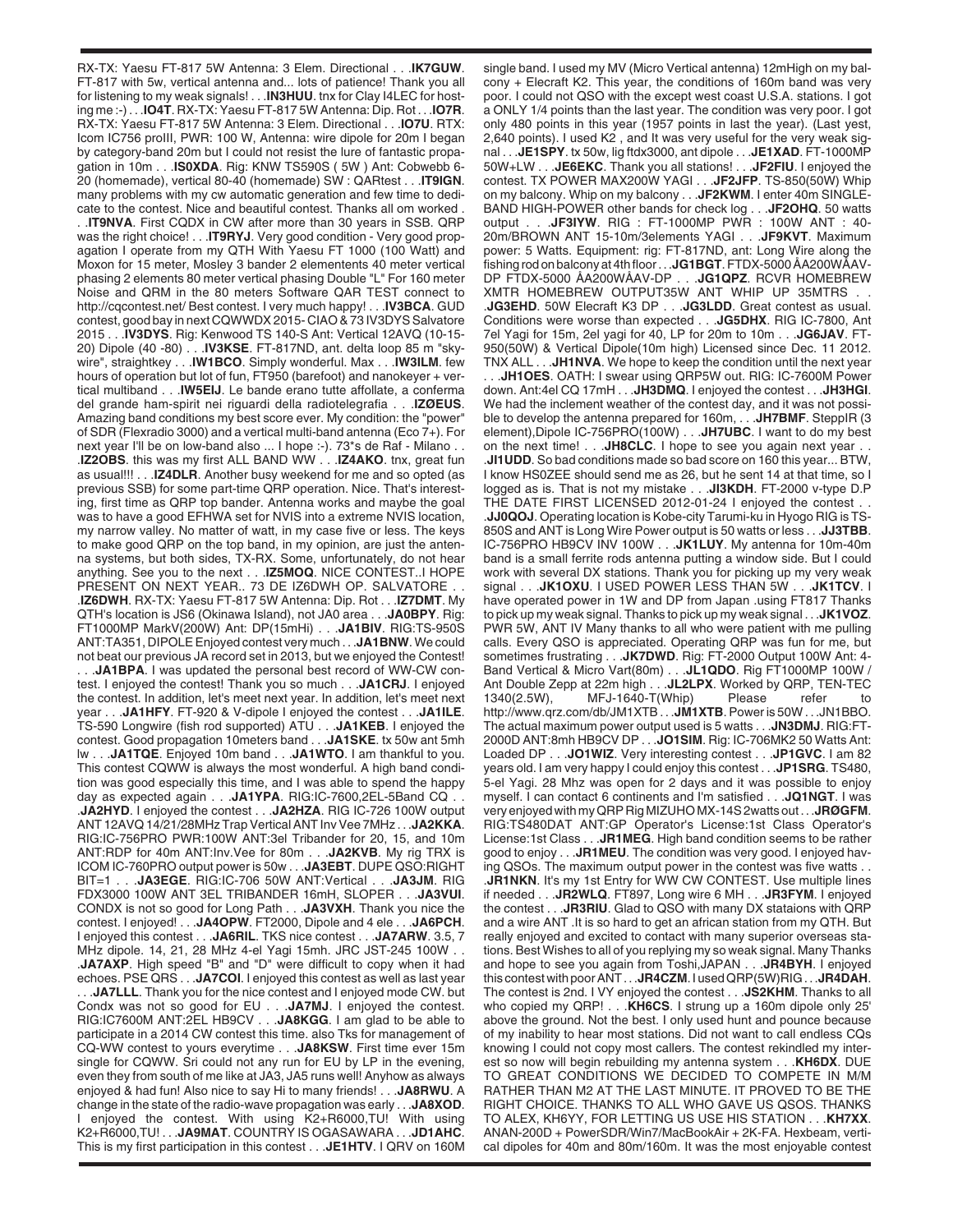in my life! I will be back with better 160m antenna next year . . .**KH8B**. This was a true test, not so much contest. New-ish FTdx5000MP, using SO2V at times, first time out with N1MM+, and a new two- element 40m array. I did SOSB on 40m last year with a dipole. An interesting comparison. Everything worked well together, and the vertical array is just dandy. More than doubled last year's score and worked many more countries. Propagation seemed to slide downhill later on Saturday. Sunday morning to Asia was horrible. Not many JAs in the log, and BY, 9M, HS, and DU were missed completely. Few could hear me, despite loud signals from the usual cast of characters. EU was stupendous most of the time, however! . . .**KL2R**. Looking to start the record for 20m Low Power Assisted in Alaska . . .**KL7/AB8XX**. Condx well above average except for 10m Enjoyed contest, very mni stations to work Also mni rare DX Contest programm caused mni zone errors, sorry! Be back next year if health permits! . . .**LA2AB**. NOV-26-2013 . . .**LB1JG**. VERTEX VX-1700 - OUTPUT 100W - ANT - 2 EL QUAD 11 MTS HIGH . . .**LU1ICX**. date first licensed 05-11-2012 (dd-mm-yyyy) . . .**LU3FGL**. IC 746PRO D 7 1/2 WAVE DIPOLE up 5 ft . . .**LU3XX**. ANTENNA INSTALER LU5UEA ANTENNA INSTALER LU9UAZ RARE CONDX EN 10 M . . .**LU6UO**. Good conditions on 10M. CU next time . . .**LY3X**. 300 W, DIPOLE 2X 40M AT 13M, RXANT 2ELE PHASED SMALL MAG.LOOPS SUPERB CONDX TO NA . . .**LZ1AQ**. FT-ONE Ant dipole, power abt 70W . . .**LZ1IA**. Had a bit of fun hunting for some new DXCC, thanks to those that were patient with my poor CW, or weak signal, lastly to the organisers. 73 . . .**M0HOM**. feb 2014 . . .**M0IDL**. www.qsl.net/yo3fca/hstc.htm . . .**M0IPU**. First Licensed 6th November 2012 (06/11/2012) . . .**MØPMV**. Great Contest, looking forward to 2015. TNX to the organizers. Need a bigger antenna next year so must move house . . .**M0TCL**. Excellent conditions on Saturday, particularly to zones 8,9. Much harder work on Sunday. Good ears at VU4KV, HI3A, VK6CW and thanks to ZD8O who slowed down his run to struggle with my QRP . . .**M0VAA**. New antenna helped a lot. Looks like it could be my best score yet in the qrp section Thanks to those who stuck with me through the qro qrm hi hi 73 Billy . . .**M0ZWW**. Great fun, managed to beat last year's score. Less QSOs and more Mults this year. I am so tired. See you all next year . . .**M3C**. Good contest if you have got good filters Getting my logging sorted would help . . .**M3OSP**. K3 @ 100W into Folding Hexbeam at 9m (30ft) . . .**M6O**. Good battle with G9W and GD6IA but I did not pay enough attention to multipliers. Sometimes you have to re-learn old lessons . . .**M6T**. Not had this much fun for many years. The fantastic conditions gave me 4-Band DXCC and WAZ with just 100w and no beams . . . M6W. FTDX5000, 100W, 5 ele Yagi at 45ft, 4 ele Yagi at 25ft . . .**M7X**. Hello from the SHETLAND ISLANDS! Was a very hard job using a Vertical and 100Watts only! . . .**MA0XAU**. 28 MHZ open from sunrise to sunset. Good Fun. . . .MM3N. Good condx, thanks to all who worked me . . .**MM3T**. fantastic weekend pity I couldnt qrv in the mornings . . .**MU0FAL**. Casual S&P entry good conditions Saturday night on 10m . . .**MW0IDX**. C U Next Year! . . .**NL7W**. Inaugural operation from NP2X. More to follow? . . .**NP2X**. From Los Chachos Contest Villa . . .**NP4Z**. When the contest started, I was sick in bed. My fever broke a little after noon on Saturday. I was up and running in the contest by 3:30 pm EST and kept going until the end. I had plenty of fun as usual. Ed . . .**OA4SS**. What a beautiful contest - I had 350 contacts with a focus on 40 meters and got 5 new DXCC countries so I'm absolutely satisfied with the result. My rig was a K3/100 and a piece of wire under my roof. I worked all continents and on all bands except 160 meters. I got a lot of radio contacts to US and Canadian stations especially on 40 meters and all of them i got without any own CQ call . Believe me, I didn´t call ONE time "CQ TEST" !!! Kind regards and best wishes from Vienna / Austria - Michael, OE1CIW . . .**OE1CIW**. Licensed 2014-04-14 . . .**OE1HXS**. I don't understand why there is "classic". Last year I did use it, but I was listed in the results as SOABHP . . .**OE2BZL**. History repeated. I started with the intention to just hand out points on Saturday, found condx to be great and got once again hooked by the CQWW phenomenon. In the end I was QRV on Sunday too. Due to the great condx I only wish I had planned for a serious effort . . .**OE5OHO**. First ever cqww contest participation - great fun running a small station. k3 + p3 + stepir 2-ele + nanokeyer + n1mm+ . . .**OE6TZE**. Great conditions! Thanks for all QSOs! . . .**OH1F**. IC-756pro2 Butternut HF2V . . .**OH1MAR**. Thanks for contest and qsos. FT1000MP MKV + Logperiodic & KT34A . . .**OH2BEN**. Thanks for the contest ! . . .**OH2HZ**. IC-756ProII, max. 100 W, 3/4/4 el Yagis 1063 QSOs, 1844 pts, 72 zones, 259 ctries, score 610364 OpTime 24h20min Great condx! . . .**OH2LU**. This year was very good propagtion to west both mornings on 80m CW. My best QSOs was TG9AJR, YO3JF and KH8B . . .**OH3JF**. Rig: IC-7600, OM2500HF, SteppIR DB-18 up 23 m . . .**OH3NU**. Rigs ICOM 756PRO ANT 5el QUAD 24m up . . .**OH5UFO**. 14.3.2014 . . .**OH6EOG**. Interesting LP signals on 7MHz . . .**OH6IO**. FT-817ND+5W+30m long inverted-L wire antenna. Nice contest and amazing propagation on 15m! . . .**OH8KA**. RIG(s): FT1000mp; ANTENNA(s): DP,2el yagi . . . **OK1AJY**. rig: IC-706mk2, ant: Loop .**OK1DEK**. At first I just wanted to try a few QSO on my favorites 80 meters. The conditions were great on other bands. I decided to collect the DX station on other bands. Equipment: IC746 + 500W PA Antenna: VERTICAL LOOP (GND HALF LOOP for 160 21/55/17) tuned to other bands 21m verticals with two elevate radials on 80 mDHDL and two short beverages´. Thanks for all QSO. CU in next contest. Jirka . . .**OK1DQT**. TS850S,3el.yagi . . .**OK1EV**. FT2000 + Inv.V 2x19.5m Double Bazooka

. . .**OK1FHI**. RIG YAESU FT-950, PWR 100 W, ANT DIPOLE 2 x 20m .OK1FRO. Kenwood TS570d 100W Ant Zeppelin 2x38m Vertical 21m RX ant K9AY . . .**OK1HFP**. YAESU FT-1000MP Ant: W3DZZ + 6 band trap vertical 500 - 600W . . .**OK1KA**. TRX FT-847 110W ANT MULTI-BAND DIPOLE G5RV . . .**OK1KCF**. TRX FT-847 80W ANT MULTIBAND DIPOLE G5RV . . .**OK1KZ**. RIG = FT897D 100W, 3el.Yagi 7m UP. CONDX was nice, I am looking forward to next contests . . .**OK1LL**. ICOM 7000+PA ACOM 1011 YAGI 10 - 15 - 20 - 40m . . .**OK1LO**. RIG. IC706 70W ANT BALCON LW 10M . . .**OK2BOB**. First try with QRP, lot of fun and super condx! Enjoyed to be back . . .**OK2FD**. Rig[s] IC-756 PROIII-100W, Antena[s] Windom FD5, Dipol 2x40m, Vertical CP6 . . .**OK2MBP**. Rig "K3" 100 W out, 3 el tribander. 1st day was better condx, band was closed more as one hour later as in sunday . . .**OK2QX**. GOOD CONTEST WITH MANY STATIONS. SEE YOU AGAIN FRIENDS. TCVR: 70 W, ANT: LW 40 M . . .**OK2SWD**. TCVR-TS590S, 100W, ant.gp7dx, dipole . . .**OK2TBC**. RIG - FT817 5 Watts QRP + home made SDR RX (YU1LM inspired) ANT - vertical 15meters (45ft) high . . .**OK2VWB**. TRX: TS-520S, ANT: WINDOM . . .**OK3MO**. Good conditions on higher bands . . .**OK4DZ**. TS590S +PA 350W out, GP 20m high Receiving ants: Loop, Flag . . .**OK5ET**. rig old SOKA, pwr 80 W, ant dipole 2 x 5.2 m on the roof 25 m up . . .**OK5NW**. GOOD CONTEST. SEE YOU AGAIN FRIENDS. TCVR: 70 W, ANT: LW 40 M . . .**OK5SWL**. RIG(s): IC 756; ANTENNA(s): delta loop, GP, 2el Y . . .**OK6N**. Trx Elecraft K3 5W, ant. dipole and vertical . . .**OK7CM**. FT2000 100W + 3ele.Yagi tribander . . .**OK7T**. hm SDR 5W antena Morgain 80/40 + vertical V8 . . .**OK8EYJ**. TCVR ICOM 735 output 90 Watts ANT RANDOM WIRE+LC matchbox . . .**OM3BA**. Rig: FT-277ZD,max out 100 W,Ant:3-band vertikal(80-20-10m),Dipol 7MHz . . .**OM3CDN**. Old TS-850,home made PA 300 Wtts out to 40 mtr LW ant . . .**OM3IAG**. TRX TS-590S ; ANT G5RV ; PWR 100 W . . .**OM3R**. Ant 2 element phased array and tcvr Yaesu FTDX9000 . . .**OM3ZWA**. 19.09.2013 first licenced . . .**OM4ASI**. Kenwood TS480SAT, Delta Loop 165 Long Wire . . .**OM4WW**. Yaesu FT-950, up to 100W and 12m random wire matched by CG-3000 ATU

. . .**OM5NA**. RIG: FTDX3000D (100W), ANT: 4Ele. Yagi . . .**OM5XX**. RIG(s): FT 2000; ANTENNA(s): . . .**OM6AL**. IC-737A,GP7,G5RV SLOP-ER, 100W . . .**OM7AX**. FT-2000 dipole 2x21 mtrs . . .**OM8ON**. The most beautiful weekend of the year, not need to say some more... 48 hours of fun! . . .**ON3ND**. Early XMAS wishes: please Santa Claus give us the same propagation conditions during the next years! . . .**ON4CAS**. Very good propagation this year on the low bands, have had a great time during the contest thrill when AH0R call me and murphy did not visit the area this year . . .**ON4TO**. Planned working the multipliers on day one and run on the second day. Conditions were great so I -forgot- to run and hunt the DX. Had a lot of fun but scores could be better . . .**ON6NL**. IC746, 2el Yagi . . .**OP4A**. TRX: Yaesu FT950 20W - Ant: R8 (10-40m) W8010 (40-80m) Home Call ON6AT - Special call OP6AT 1914-1918 .

. .**OP6AT**. K3/100, VERTICAL 18M WITH ATU, N1MM+ . . .**OP7EH**. cndx good saturday, but turning into sporadic-e on the late Sunday . . .**OU2V**. This year provided me with the great opportunity to work from the big-gun station of OZ2ELA. My score was only possible due to the outstanding hospitality of Michael and his wife Joan who let me into their home to operate the contest from his fantastic station. Otherwise I'd have been confined to a tribander/wires set-up with little hope of beating my own record from last year -- as opposed to Yagis from 80 to 10 meters. This was the second contest where I almost worked the full 48 hours. Like in 2013 the fatigue hit me Sunday morning UTC. Lost track of reality as the CW started to sound like voices telling me bad jokes about the calls I was logging -- truly a novel and bizarre experience. I had the most exciting pile-up from the US with signals all over S9, but no brain function -- I had to give in and lost a lot of crucial multipliers on the high bands that morning. It will be 'fun' to learn how many penalties I'll receive for mistakes made this morning. This was the first contest with no station failures. Last year my amp blew up while working 80 and I spent two hours repairing it. Only one minor incident with RF feedback caused some distortion of my signals -- thanks to the kind people who notified me of this problem. Much can be improved yet, but over-all I am very pleased with this year's preliminary result . . .**OU4X**. Rig: K3, 100W; ant: 160,80,40M 80M vert.loop for 20,15,10M Hexbeam . . .**OZ3SM**. IC756PROII + PA 3 el. yagi 10-15-20, dipole 40-80 . . .**OZ6EI**. Great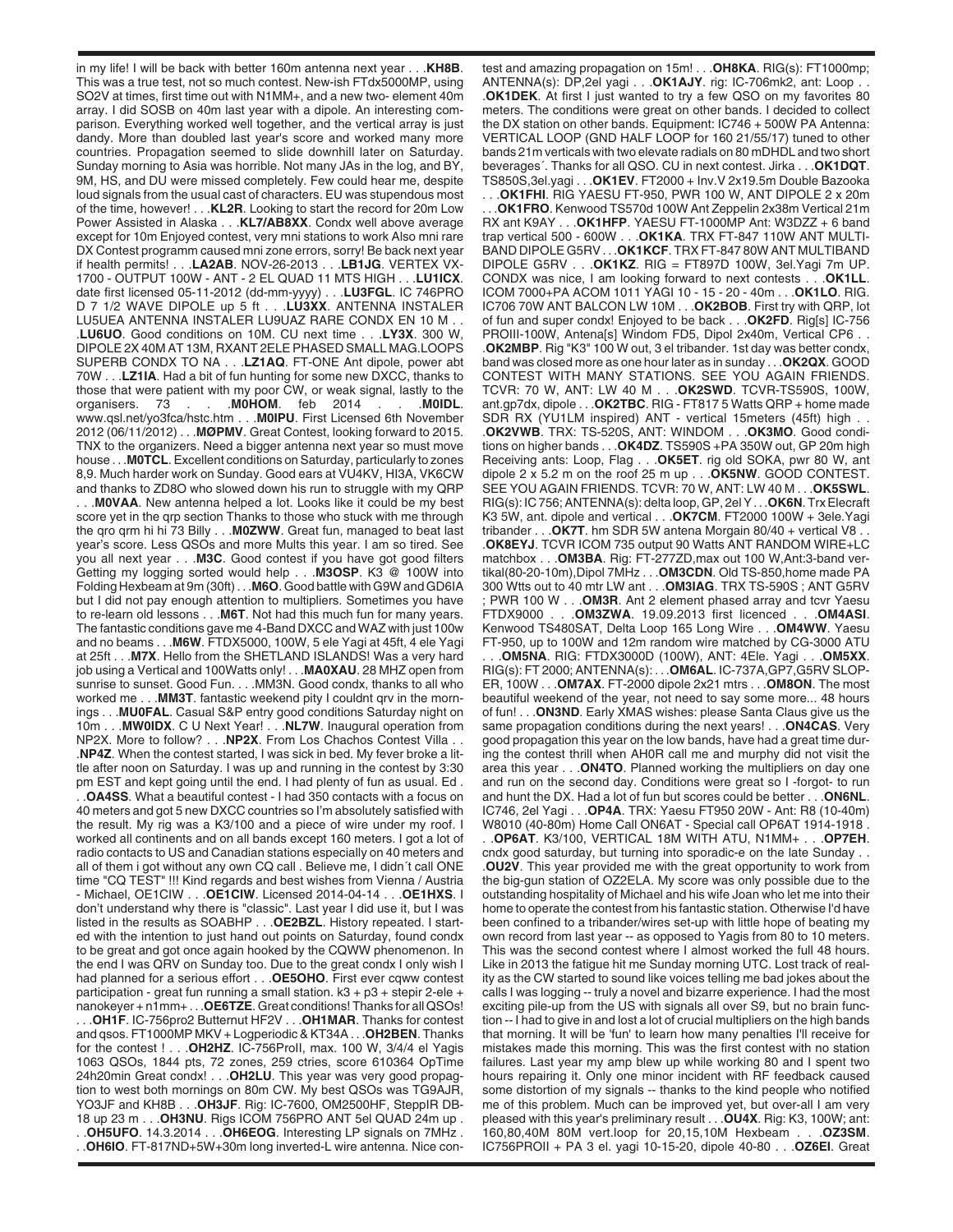conditions. Heaps of fun. May the flux stay with us a little longer. Our thanks to CQ Magazine for the ultimate contest . . .**P3F**. Tried the new Classic category, since family was with me on the island and I wanted to reduce my normal anti-social contesting reputation. Was really enjoyable, but would have enjoyed a second radio. Having the 40m beam fail in the middle of the night definitely affected the score, as did my decision to forget about score optimization and just work basically the first 24 hours. Thanks for providing this new category . . .**P49Y**. nice condx on Saturday less on Sunay. Sunday evening aurora on sigs? Very distorted. Enjoyed it . . .**PA0FAW**. Trying for new band record, seeing previous one was quite low. However noise level on 80 m is still horrendous here on my city lot so did not keep it through the night. Contacts on all other bands made for amusement and it was still fun . . .**PAØMIR**. Great contest, good conditions! . . .**PAØQX**. The best contest. Tnx fer all . . .**PAØWKI**. I made just more than 160 QSO, on my recently repaired Inverted Vee I used S&P and reduced my power from QSO to QSO, before answering a CQ When the S-meter goes up, my power goes down I worked with 4 watts down to 2 milliwatt, using a accurate attenuator Info on my fast and accurate 40 dB attenuator search with PA1B QRPp page Thanks for the activity during the contest . . .**PA1B**. WORKED MORE HOURS THAN EVER BEFORE, SO A HIGHER CLAIMED SCORE! YOEPIE!! . . .**PA1BX**. Good conditions on the bands, good activity. hope to work you all next time . . .**PA2CHM**. Nice QSO. Good Conditions . . .**PA3CJP**. nice contest good conditions rig ft-590 2 el triband Yagi . . .**PA3DRL**. I decided to stay on 10 the whole contest. What a joy! 73 es GL. Jaap . . .**PA3DTR**. Wow! What a contest! My best results ever! Passed the 'magic 160m 100k' (for The Netherlands this is magic ;-) already on Saturday. Conditions were average imho, and bad from here towards Asia. Thanks to everyone who called and helped me getting this (from a Dutch perspective) monster (claimed) score. I am not a very skilled CW operator. QSO rates are not super duper. Consider me as a diesel engine at around 22 WPM, requesting '?' when called with 30 WPM ;-) Enriched the RX-side with a short (120m) E/W bidirectional Beverage. Put a lot of efforts in optimising the earth net for the TXantenna. RX-antennas: 2 x 220m NW/SE, NE/SW bidirectional Beverage, 1 x 120m E/W bidir Bev TX-antenna: FYM magic broadband match top loaded shuntfed vertical (30m) Rig: IC-7800 Special thanks go out to Richard PA7FA and Marion for their hospitality and friendship! 73, Remco PA3FYM . . .**PA3FYM**. Great weekend . . .**PC7T**. FT897-- FB33 FT857--HF6V--InV V Dipole-I-MAX2000 25watts . . .**PDØME**. License obtained dd. 18-March-2014 . . .**PD3TG**. Great fun operating QRP with only 1 Watt output. Finished my QRP rig just a few days before the contest, it's been great testing it on the air . . .**PG4I**. Just returned from CE0Y where I operated 30 min in the contest and now operating another 30 minutes from home station. Amazing to work in the same contest from two so different locations! . . .**PG5M**. Just for the fun as a non cw operator participated. Assisted by my Cumbria CW Decoder and N1MM + made 200 Q's . . .**PHØAS**. Great contest, had a lot of fun . . .PI4COM. Visitors : PR7GO (Geraldo), PR7LA (Vitor), PU7EVS (Valdeci) . . .**PR7AA**. 5 watts in the antenna . . .**PS7DX**. Nice Contest! . . .**PT8CW**. Using QRP means you are at least 25 dB down from the high power guys. Still, most everyone stuck with it and pulled me through for the QSO. Pile up management with such a weak signal takes special care (at both ends). Operated from PZ5RA's QTH in Paramaribo. Ramon & Erni are absolutely fantastic hosts. You couldn't ask for better . . .**PZ5AV**. TS-590S, Hustler-5BTV, Tnx! 73! . . .**RØJF**. Elecraft K2+Wire Antennas Flex-1500+Wire Antennas . . .**R2LAC**. SunSDR2 pwr 5w Ant: IV 80-40- 20 . . .**R2MA**. SunSDR, 20 watts, dipoles . . .**R2OM**. TNX for QSO to all stations and test organiser! . . .**R2WW**. Yaesu FT-897D 5 watt Ant HyGain TH5MK2 Condition very very good!!! . . .**R3BB**. Great activity, lot of fun! My equipment TRX Icom IC-7700, h.m. P.A. 1 kW with GU-84B h.m. Ant. 6 el. monoband Yagi 26 at 26m. + 4 el. monoband Yagi at18m . . .R3BM. TS-870S, KT34XA, Dipol . . .**R3FC**. TNX FOR THE NICE CON-TEST! CU next year . . .R3LC. TRX TS-2000x 100 W ANT Dipole 160/80 Delta Loop 40-10 . . .**R3LW**. YAESU FT- 950 . . .**R3PC**. Kenwood TS-570 . . .**R3WR**. FT-450, GP, IV, Delta 84 m, Tkx, 73! . . .**R3XAA**. FT-2000, Vertical - MFJ-1798, . . .**R3XP**. TS-850 (100w), 2QQ(20m), 3QQ(15m),3QQ(10m),LW(80-40m) . . .**R4SO**. SunSDR2, Makarkinantenn on 80m . . .**R5AM.** Icom IC-756 PRO-III . . .**R6AW**. trcv - TS-590 ant 10/15/20 - 2 ele wire yagi 40,80 - folded triangle 80 - folded triangle . . .**R6CW**. Ant: DL-80, 4 el. Yagi Rig: FT-950 . . .**R6DA**. All tnx contact FB WW CONTEST GL 73 ! . . .**R7FF**. Rig K2 Ant Delna . . .**R7FO**. TS-590S ANT-dipole all bands . . .**R7KH**. TS-590S 90W G5RV, LW 56M . . .**R7KO**. TS-870, ANT-DL, LW . . .**R7KX**. License since 23.12.2013 . . .R8LAG. Thanks for the contest . . .**R9UAG**. RIG(s): IC-756PROIII; ANTENNA(s): DELTA LOOP,INVERTED VEE . . .R9UG. IC-706MKIIG, 100 watts, SAY 2-7M . . .**RAØW**. TNX 73! PWR 90watts . . .**RA1NAL**. SO2R- 2x Elecraft K3 . . .**RA3AN**. Yaesu FT-450, 70 W ,dipole . .

.**RA3DGH**. Thank you for the nice contest. Good propagation on the 20m. I used SUNSDR2 transceiver, power 5 Watts and antenna Magnetic loop. All The best and I am very happy to see you in the next contests. 73! . . .**RA3XEV**. IC-746, Delta Loop, RH-4010 . . .**RA3XGY**. FT-1000MP 7el-10 4el-15 4el-20 DL-40 -80 IV-80-160 GP-80-160 . . .**RA3Y**. KENWOOD TS-50S 100 WATTS . . .**RA3Z**. FT-897 dipole . . .**RA4DR**. Radio YAESU FT-950-50W. Ant: Delta-14Mgz . . .**RA9AFZ**. TRCVR: IC-775, Ant: RR-33 (3el) 10-15-20m, GP 15-20m, VEE 40-80m

. . .**RA9DZ**. 40 Watts . . .**RA9X**. ICOM IC-756PRO, ACOM-1000, YAGI 11\*EL, NADINENKO DIPOLE, GP 160M, DIPOLE 40M Thank you for the nice contest. I did not use it at full time, but I will take a part on this contest next year. Anyway, I will take a part in same contest in 2015. 73! Tony, RC3C @ NewMoscow, Russia . . .**RC3C**. RIG(s): icom 736; ANTENNA(s): spider . . .**RC9S**. TRX ELECRAFT K3 PWR OUT 100 WATT, ANT XL-222, DELTA LOOP . . .**RD9DX**. FT-897, ACOM2000A, LOOP-84m . . .**RI1ANT**. FT-1000d ACOM 1000 80m - 2 EL PHAZED DIPOLE 40m - 2 EL YAGI . . .**RKØUT**. Chief of the club station Josef Dorfman UA1QBE TRX FT1000MP, Ant Titan DX, Delta . . .**RK1QWX**. Yaesu FT-950 100 w ant. XL-222 . . .**RL3DS**. PWR- 300W; ANT-6el3band YAGI; VERTICAL 15M, 20M ;DIPOLE 40M, 80M;LW-160M . . .**RN2FQ**. RIG: IC756 PRO II 95 WATTS ANT: GAP TITAN DX . . .**RO5O**. Unfortunately, we did not use all of the features our setup . . .**RT0C**. Worked SO2R, IC-7600 and FT-1000D (5 watts) Ant 2-el QUAD,3-el YAGI Delta 165mtr,80mtr . . .**RT4W**. 73 ! . . .**RT5C**. 394068, Moskovskiy Avenue, 110A, kv. 152, Voronezh, Russia . . .**RT5K**. IC-756PRO3 (5Watts out.) to wire antennas . . .**RT5R**. CW Forever . . .**RT9U**. Rig FT-857D 5w Ant LW 40m long . . .**RU3FB**. ICOM-756PROIII 73! . . .**RU3VV**. IC-746, RH-4010 . . .**RU3XY**. ts590 100wt, GP VMA-7 (40-10m) . . .**RU4LM**. See you next year! . . .**RU4SS**. QRP 4 Watts, ant: magnetic loop (indoor) . . .**RV3DBK**. Yaesu FT-897 Ant. Delta . . .**RV3VL**. IC-718 -100 WATTS. ANT: Inverted-V 80-40-20-10 m 13m high . . .**RV6LCI**. RIG(s): K3; ANTENNA(s): Yagis . . .**RV9CX**. Icom 7800 pwr 5w , Ant: ECO vertical, LW . . .**RW3AI**. Nice conditions on 10 m . . .**RW9WT**. Used 7 el FIX JA , 5/5 USA, 3 el EU, operate from RU1A . . .**RX1A**. IC-746, LW . . .**RX3VF**. TS850S,100W . . .**RX6AOB**. FT950 INV.VEE . . .**RZ3DZ**. Just 200W on multiband vertical antenna - Cushcraft R-7000. As Always - fun, fun fun . . .**S51DX**. New 10m vertical with 1:4 baloon (unfortunately only for 200W power), MFJ-998RT, FT-2000 and from home location. All went surprisingly well, regardless of my home location . . .**S51J**. 5W, Lazy Loop, Handkeying 73! Puby . . .**S53AR**. 80m and 40m QSO are CheckLog . . .**S57AW**. RTX IC-7400 100W VERT GP & DIPOL . . .**S57OWA**. Active only on Saturday. Great conditions, heard 38 Zones already on a first day, nice 10m West Coast opening in the afternoon. Great fun . . .**S58J**. FT.847 - ANT : DIPOL for 160m, 2 el."A" beam for 80m, OBLONG for 40m and 3 el. ECO BEAM "=20, 15 and 10m . . .**S59D**. Elecraft K3 , Acom 1000 , Yagis and Verticals. N1MM plus . . .**SA4A**. KX3 + 43ft vertical . . .**SDØT**. 10m was great this time, and even 80m night time. . . .**SI5Y**. Fantastic propagation, it was fun! . . .**SJ4F**. TX Drake T4X, RX Drake R4A, Ant 96 mtr LW, 100 W No computer and/or Internet support Manual logging and time keeping . . .**SM2CVH**. Used stereo receiver and 2 antennas . . .**SM2T**. Nice prop. on 80m with half sloper and 500W . . .**SM5ENX**. TS480SAT 80W VERT 8MH BROAD-BAND on BALCONY . . . SN50. ul.KRASIÃ'SKIEGO 5/23; 23-210 KRAŒNIK;POLAND . . .**SN8W**. TRX: TS-940S 100WTTS; ANT.: LW . . .**SP1AEN**. TX/RX: ICOM746 100W ANTENA: VERTICAL 7-BAND ANTENA :MULTI BAND DIPOl 2 EL QQ 20m-10m ANTENA: 2 EL QQ/ 14-28 MHZ / . . .**SP1DMD**. 100 W ant GP 6m on balcony . . .**SP2WGB**. 73 GL . . .**SP3CMX**. IC-765+SB-220M, ANT:VERTICAL 160/80M, 3xBEVERAGES 320m . . .**SP3GTS**. TS-50, 100W, DIPOLE. . .**SP4AVG**. IC751A PWR 80W, ANT. DIPOL 20M Up . . .**SP4GHL**. Rig: FT2000, FT950, Ant: TH11DX, dipoles, 195 m above sea level . . .**SP4JCQ**. TRX: K2 5Watts, ANT: HexBeam . . .**SP4JFR**. Yaesu FT 450D . . .**SP4XYK**. I'M 82 YEARS OLD........HI . . .**SP5BB**. Excellent propagation on 10m for QRP . . .**SP5DDJ**. extremely high local noise in my center city QTH

. . .**SP5ENA**. IC-735 100 W . . .**SP6BEN**. Tx: 80W, ant.: Inv V . . .**SP6DT**. TS-850 100 W, ant.: dipole . . .**SP6ECA**. Pettersson str. key , no computer , no internet, worked from summer house all qsos worked left hand/I am right-hand man/ . . .**SP6JOE**. since 1957 sp2lv, from 1997 sp6lv, age 84: . . .**SP6LV**. KX3+AV-640. Thank to all for QSO's. See You next time . . .**SP6QKP**. FT1000MP, Ant.: Delta, VERTICAL . . .**SP7FBQ**. TRX FT-1000 MP 100W , ANT QQ 2 el 14-28 Mhz ,3,5-7 MHZ SLOPER . . .**SP9DEM**. ICOM 746 ANTENNA 2 EL QQ dipole . . .**SP9DTE**. TRX IC738 80W ANT CP6 , Inv. V 2x19,7m . . .**SP9EMI**. RIG IC730 100W, ANT 1 EL DELTA 42m 10UP . . .**SP9KJU**. IC730 ant delta loop do : , Upload log at: http://www.cqww.com/logcheck/ . . .**SP9MDY**. TRXFT-817 ND ,ANT DELTA 2 el 14-28 Mhz ,3,5-7 MHZ SLOPER . . .**SP9RQH**. IC 735 100 WATT GB312 . . .**SQ1OD**. trx FT950 ant 2 ele cubical & 5/8 GP all home made . . .**SQ3WW**. RIG:TENTEC ARGONAUT VI PWR:10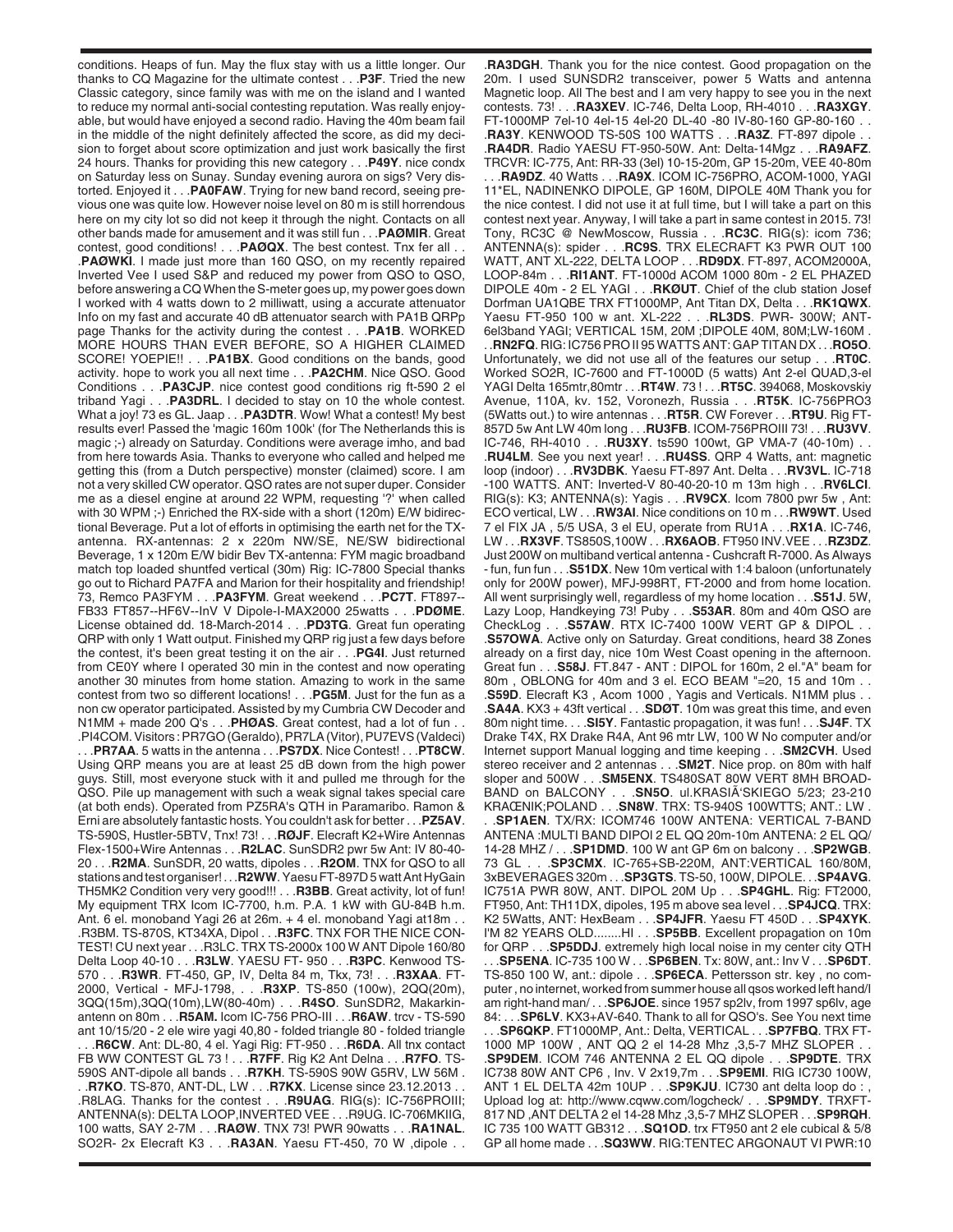ANT:W3DZZ . . .**SQ5RIX**. I'm a rookie, first day licenced at 4 Nov 2013 . . .**SQ7OVZ**. rig-IC746 ; pwr-100Wtts ; ant-GP . . .**SQ9FMU**. 2013-01- 23 . . .**SV1RHL**. Just a few Qs es please to be a Multi for a few. Only running 80 watts to a long wire. Totally non-assisted, even had to make my own coffee! 73s.. Dick . . .**SW9FF**. YAESU FT-990 AND FB-33 . . .**TA1FA**. Kenwood TS2000 - TW1000 AMP - 5 band Optibeam- All the best wishes . . .**TA2AD**. RUNNING TRUELY MOBILE SET-UP AS USUAL. 100 W AND WHIP 4.8 M WITH HI-VOLTAGE INTAKE TO TUNER. INSERT COILS IN WHIP FOR 80 M / 160 M. PARKED BY SEA SPLASHING OVER CAR IN HIGH GALE. QUIT PREMATURELY SAT-URDAY WHEN WX BROKE ANT. 4.6 M AFTER REPAIR FOR SUN-DAY, NO HARM DONE . . .**TF3DX**. 8. of May 2013 . . .**TF3EO**. Thank you for an excellent contest! . . .**TF3JB**. had to quit before hurricane storm arrived late Sunday . . .**TF3SG**. First time as a SOSB from Corsica. Very good condx for EU and AS, as well as some DX from OC. Unfortunately, the location wasn't good as well for NA and I missed the late afternoon and early evening openings. Anyway, the Friday's thunderstorm cut out all the internet connections: an unforecast non-assisted entry made it more tasty! . . .**TK/IZ2ESV**. I was just looking for some good DX but the nice conditions make me try to do a little run on 15m and 10m, beaming state side. I hope to try it seriously one day... Nice to see so much activity Thanks to all who answered me, 73 . . .**TK5MH**. Dedicated to our fellow Ray F6DVH who was hospitalized just before the beginning of the contest, . . .**TM1A**. TRCVR: YAESU FT-2000, ANT: CP-6 & Delta Loop . . .**UA0C**. FTDX5000 + PA Ant: 4el OWA Yagi 38 mh . . .**UAØDM**. RIG: FT-817 POWER 5W; ANTENNAS 10/15/40M RAIN TUBE(HI!) RDA: IR-01 . . .**UA0SBQ**. RIG(s): TS-590s, PA - 1 KW; ANTENNA(s): TH3-MK4, Dipole . . .**UA0SR**. IC-756PRO, dipole . . .**UAØUV**. Kenwood 590s . . .**UAØUY**. Home made, 3 watts, Delta . . .**UA1CEG**. ICOM-718,DELTA 160 METRS,GAP TITAN . . .**UA1CUR**. 80w with 23m sloping wire . . .**UA3AAJ**. KENWOOD TS590 ANT-GP . .UA3LAR. TS-590S.Ant G5RV-all band.H-25m Lcab.-20m .**UA3QAM**. FT450 QUAD . . .**UA3UAD**. Kenwood TS-590 . . .**UA3UBT**. FT-900 ANT. DIPOL . IN-W. BAZUKA . . .**UA3VRV**. Tnx for FB contest . . .**UA3YAA**. TKS GOOD CONTEST. . . .**UA3YDH**. RIG: FT-950, 70 W, Ant: LW . . .**UA4ARF**. IC-751(95W) LW-42.5m . . .**UA4NCI**. IC-718, GP . . .**UA4PAQ**. icom IC-7000, 100 w . . .**UA4UAR**. power 5w . . .**UA4WJ**. RIG: FT920 100W ANTENNAS: DIPOL- 80; GP- 40; RQ23- 20,15,10 . . .**UA6HFI**. 4Wt 5 el 3 Band Yagi up 25 m.Delta 80- 40 m, up 20 m . . .**UA7G**. I'm very happy to take part of time in the this very great contest. Icom 775DSP, inverted Vee 38mh . . .**UA9AB**. Ant. 80m-Vertikal 16,5m / 10m- 4el.Quad / 15m- 3el.Quad / 20m- 2el.Quad TRX-FTDX-3000, Ameritron-811HX (400-550W) . . .**UA9AGX**. ic-718, 4el QQ . . .**UA9OMT**. Transceiver - TS-870S (100 Watts) Antenna - Hustler 4-BTV . . .**UA9OV**. IC732,DIPOLE . . .**UA9UOI**. OPERATORS: Evstegneeva Irina, 2001 of birth, R3D-88 TRAINER School club station - Vladimir Chaplygin /UD3D/ TRV IC-756PRO3; ANT 1.8 -7 MHZ - DELTA; 14-28 MHZ - SAY 3-16 . . .**UD3D**. TRX:IC-718 100wtts ANT: 3el Delta . . .**UK8AR**. IC756PRO 100W 2EL QUAD.DELTA . . .**UN5C**. IC-756 GP 100watt . . .**UN7QCC**. Radio: KENWOOD TS-590, PA-1kw Antennas: 5/4/4-el quads (28-21- 14 MHz) . . .**UN9GD**. TX SW 2013 PWR 20 W, ANT INV.V . . .**UR3PGW**. ICOM-718 , ANT.IN.V , TNX 73 . . .**UR4MF**. IC-775DXII . . .**UR5E**. RIG(s): TS 870; ANTENNA(s): Cushcraft A3S, dipole, vertical . . .**UR5EPG**. Icom IC-718, Windom . . .**UR5EPV**. Antenna G5RV, LW 42 meters, Rig HomeMade, Pwr 5 Watt(s) . . .**UR5FCM**. FLEX-1500,PA-100W; ANT:IV-160,80,40m; Vertical Dipole-20,15,10m . . .**UR5TL**. TRX: X1M - 5W, ANT - W3DZZ . . .**UR5ZQV**. RADIO: KENWOOD TS-570 D, 100 W ANTENNA: DIPOLE . . .**UR5ZTH**. Using ICOM-718 . Power abt 100 wtts . . .**UR7CB**. THIS YEAR WE HAVE PRETTY GOOD PROPAGATION TO NA ON 15M, THE BAND SOUNDS GOOD EVEN 1,5 HOURS AFTER THE SUN-SET. HAD A LOT OF FUN, TNX ALL . . .**UR7EZ**. TRX: SW2012 - 5watt; Ant:Delta . . .**US5EFU**. Thanks for keeping politics out of HAM RADIO . . .**US5WE**. Using KENWOOD 140S, Power abt. 50 Wtts . . .**US6CQ**. 5W homemade radio, ant - GP . . .**UT3WS**. TRCVR:IC-718 ANT: DIPOLE,VERTICAL . . .**UT4NY**. 26 october 2012 . . .**UT4UFZ**. Ant: A wire V-beam, arms abt 42m, the angle - 50 degrees, up - 52m, 75 Ohm cable, 1:9 baloon. Equipment - IC-756PRO, homemade tuner . . .**UT5UQV**. TRX - TS520, Ant - Vert. Delta . . .**UT8AL**. TRX - MiniYES + PA 100w out, Ant - Vertical Delta 85m prm . . .**UT8AS**. KENWOOD TS-590S 100watt; 160/80 m Inverted Vee; 40m-10m GP . . .**UT8IT**. TRCVR Flex-3000 100W, Ant: OCF Dipole . . .**UW1U**. SO2R TS-590S TS570SG 100 Watts Vertical, dipoles 14m UP . . .**UW1WU**. FT857D 80 wtts Vert Loop 7 MHz Verticals 14-21-28 MHz Antennas located 15 mtr up (roof) . . .**UX0KR**. FT-107m Delta 80m Vertical key. TNX 73! . . .**UX1CW**. RIG(s): 100W; ANTENNA(s): a sloper . . .**UX7QD.** Very Good Propagation! . . .**UX9Q**. Tnx for nice contest. Good luck! . . .**UY2UQ**. IC-746 GP-27M . . .**UY3AW**. ic-718 80w, TNX 73!! . . .**UY7LM**. Too busy to put in much time, but jumped on when I had a spare moment. I did most-

ly S&P, but Sunday did a little running. I discovered an RFI problem I was not aware of. Add an unruly pile up, I flipped the switch . . .**V31JP**. from FSM POHNPEI Is . . . V63ZP. KX3, 5w, verticals and wires .**VA3RKM**. Not a bad effort using two simple wire antennas and 5 watts! The rig was a Sierra where band modules needed to be changed manually! A fun time. Thanks to all those ops that pulled out my weak signal. 73s Serge . . .**VA3SB**. Had fun . Condx good. worked 47 countries on all contunents . . .**VE1ZJ**. Thanks for this great contest. FT-950 + AL-811H + AT2K + 80m dipole + 40m delta-loop Digi Keyer II + Vibroplex Iambic Deluxe . . .**VE2EZD**. Thanks to VE3FU for the loan of his station. Conditions were great. This is a new 40m record for Canada . . .**VE3AAQ**. What makes this a really sad story is that I worked pretty much all I could hear . . .**VE3BR**. Conditions were good, which enhanced the fun. TS-820S with DSP-59+ and a multiband inverted V did a great job. Thanks for the contacts! 73... Nick - VE3EIB . . .**VE3EIB**. I managed just over 8 hours and 38 minutes in the contest operating 3 watts or less into a 28 inch diameter magnetic loop antenna. Didn't break any records but contacted 22 countries and 11 zones on on 5 bands. Thanks to those who worked to pull my meager signal out of the noise . . .**VE3KQN**. 4hr pwr out at 7am Sat, ALPHA 8410 quit after half hour used 100W it ran Used 40M last hour at 25W . . .**VE3PN**. This was a lot more fun than doing the SSB weekend with QRP. But QRP still hurts. Not sure how much more of this QRP contesting I plan to do. I could do more with better low band antennas. I would also score higher if I did less "DXing" on high bands and run up a larger QSO total on the low bands. Since I enjoy chasing zones and countries it was more fun to do it the way I did. One thing you learn about your fellow contesters when running QRP is just how generous they are with their time to pull you through. Even the biggest multimultis and ops in rare mults will sacrifice their high rates to get me into the log. Perhaps the best example I encountered was TA3D on 40 who spent 2 minutes struggling to copy my call when a European dropped his CQ machine on frequency. Yasar tried to chase him off but to no avail. He finally sent a few "hi"s my way and had to abandon the frequency. I think we both saw the humour of the experience. One thing I need is a keyboard with bigger function keys. The lap top I use has half sized function keys that are easy to miss when I get tired. There is also a "multimedia" touch bar just above the row of function keys that if accidentally touched can lock up the PC for 30 seconds while it tries to play a non-existent DVD. In the shack: KX3 (5 watts); N1MM+ 20 to 10 - Explorer 14 @15 meters 40 to 10 - Inverted vee @14 meters 80 - loaded half sloper 160 - wet noodle . . .**VE3VN**. Great contest but had only limited time . . .**VE3ZZ**. I had a lot of fun operating this year's Contest like other years. I gave 2 Vintage Radios a workout, newly vintage FT-757GX Oh! what a great Radio you are part of the Pile-up QSK. A tube final FT-901DM with CW filter and I finished with my venerable old IC-751A . . .**VE7BGP**. I really enjoyed the contest and I was very pleased to be able to make QRP contacts with some new countries. I really appreciated the effort some operators made to copy my QRP signal. . . .**VE7BQO**. Classic Category is a great new feature . . .**VE7DDG**. Lots of fun! Ran my K2 driving my Hardrock 50 amplifier @ 35 watts . . .**VE7NI**. A Contest Expedition to the seashore with a SteppIR vertical, 1000 watts and enthusiasm...life is good . . .**VE7VR**. Ten metres was very good from my QTHat least there was always a QSO choice on band most of the time . . .**VK3FM**. Fantastic conditions on 10m! . . .**VK3GDM**. Probably the best conditions I have ever encountered during the CQWW CW. 15m was open until about 4am local, approx 1.5hrs before the next sunrise. Running low power I was amazed that most would get my call first call. It is very rare to do that from VK. 80m and 40m were disappointing on Sunday night after being good on Sat night, but the high bands were great. Had a lot of fun, but my CW skills are still not up to it. I can't copy much above 30wpm. 40wpm...crazy!!! Who can distinguish a H from a 5??? . . .**VK3TZ**. Great prop on the couple of hours I listened about, Good to work a couple of new ones on cw . . .**VK4LAT**. G'day to other Ops in test . . .**VK4TT**. Actual TX Power: 100 . . .**VK5LJ**. Another two nights of lack of sleep, most enjoyable, especially working Jordan . . .**VK6HG**. Actual TX Power: 85 . . .**VK6PXF**. My second CW contest and now not scared of it. However, how does one decode the mega speeds you hear? They lost out on the few Zone 29 operators in the contest. Can't wait till next year and get some mates in on the action too. Really enjoyed the contest. Thank you guys . . .**VK6SMK**. Only a few hours in the contest. Family & work kept me from a full go. Really surprised to hear FY5KE and even MORE surprised they heard me! FY5KE = ATNO for me. Very very happy! FT-920, 20m delta loop - base @ 3m, mb dipole @ 5m, 100w, straight key . . .**VK6WX**. new qth so just a vertical . . .**VK7GN**. Great contest after overcoming many obstacles. The joint G/DL team enjoyed the endless pile-ups . . .**VP2MDX**. First time for many years in the Falklands for CQWW. Decided to do 40m as plenty of time for getting out and about during the daylight hours as well as Dxing. Very slow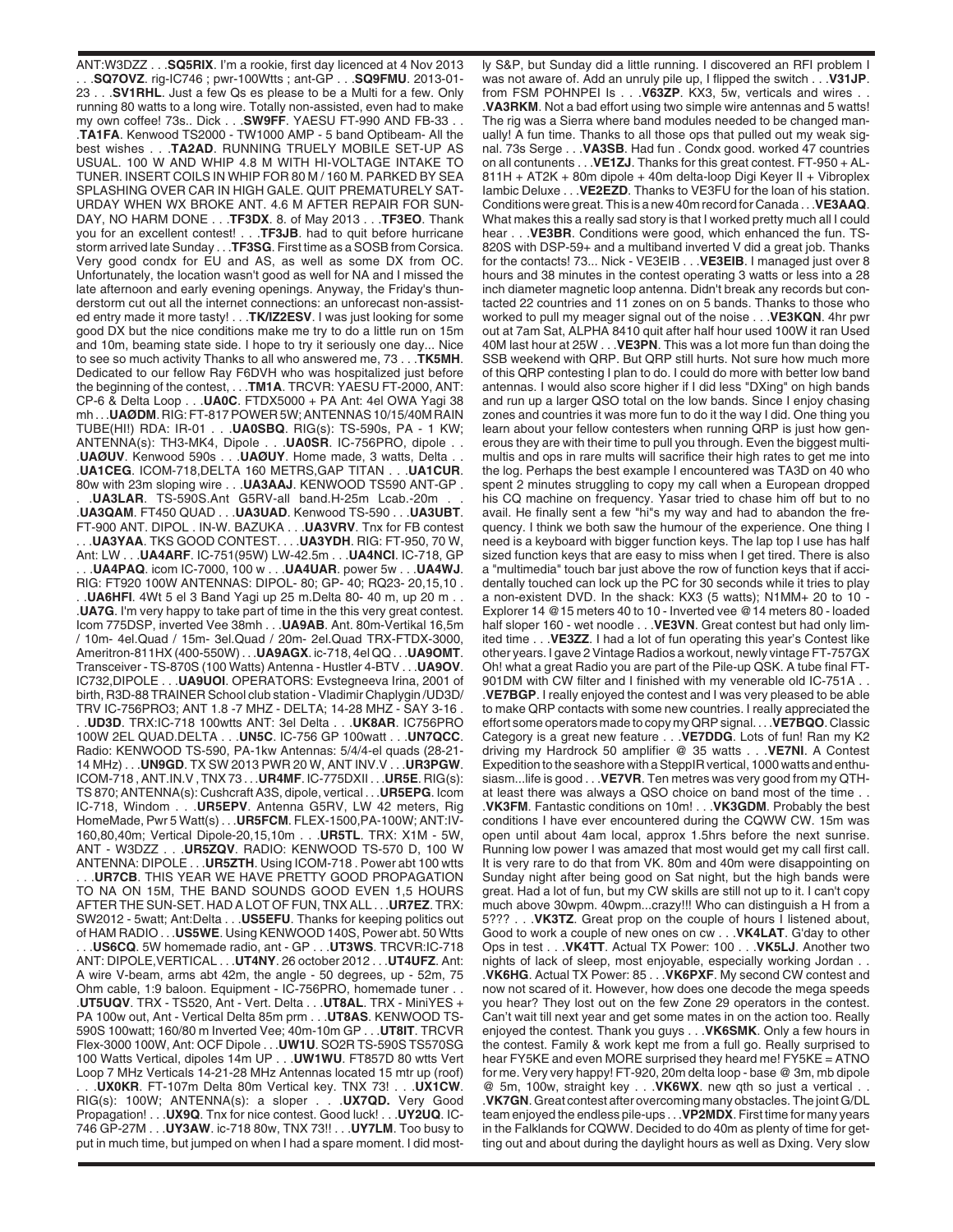going starting at 21:00 local in broad daylight with plenty of summer static. But when finally got going plenty of DX to chase. Very pleased with 78 Countries and 31 Zones. Unfortunately found it quicker to S & P than suffer very heavy multi station callers QRM/simplex. Making a Single band Single Op 40m Assisted entry using local CW Skimmer/SDRIQ and K3 with Expert 1K-FA to SteppIR vertical 400w from the QTH of VP8LP . . .**VP8KF**. Enjoyed the contest! I used Yaesu FT900 and G5RV and Bug (BK100) for sending the code. Thanks to everyone who responded to my call. 73 . . .**VU2CVS**. Excellent contest!! Finally broke the 500 Q barrier that I was targeting since the last 3 years of contesting!! And what a run!! - 5 runs all in excess of 70 Q's per hour!!! and the highest of 201 Qs in just over 150 minutes!! something that I had dreamed of !! and in Just over 14 hours of contesting - compared to the 24+ hours I spent during the WPX contest this year. Conditions really held good this year. Hope to better my scores next time around. Thanks for the great contest! . . .**VU2MUD**. TS 140-S, INV V, WIRE LOOP, LONG WIRE ANTENNAS. ENJOYED THE CONTEST OF SATURDAY, WHEN CON-DITIONS WERE MUCH BETTER . . .**VU2UR**. Radios - K3 + KPA-500, TS590S + KPA-500, TS-480 + AL-80B Antennas - 20-10m 2 el SVDA on th ebeach, 40m vire vertical Log - N1MMLogger PLus on a WiFi network Well, that was fun! It was great to end the expedition on a high that only CQWW CW can provide and we are grateful to everyone who called us. Thank you for all the QSOs and points. There was some indecision during the planning stages of the expedition about doing the contest and the idea was bounced within the team. The thought of being nice juicy double mult was too good to resist and the contest was exactly at the end of the operation, so it was a go as there were only 3 CW ops remaining on the island. It was decided in the spirit of the main expedition that we will run as much as possible and not think about any records whatsoever. The idea being to provide as many QSOs as possible to all and upping the fun quotient in the process. This is reflected in 3830 comments where stations were surprised to hear VU4KV call them on their CQ. The few times we scanned the band for multipliers, we called every station we heard CQing. Three stations were pressed into service with VDAs for the higher bands and a wire vertical hung form a tall tree on the beach for 40m. The contest starts at 05:30 local but for larger part of Saturday we were without power, an issue that had plagued us right through the expedition. Even though we had a backup generator, this time the cabling in the junction box had gone bad and it took better part of the day for the local electrician to fix it. That meant, a good 800-1000 Qs were lost on the first day especially on 10m. But once the contest really started for us 12 hours late, it was run run run. 10m packed up early and except for a few Caribbean mults, not much else was earned there. 15m showed promise as it stayed open late. Local sunset was around 5pm and we were working stations right up to 11pm even though the rates were low. 20m was so-so given that the two higher bands were performing better. 40m in this part of the world is purely a night time band and only holds up for a short time after sunrise. From VU4, one can run JAs non-stop any time of the day and the contest was no different. They are loud all the time and often blank out EUs completely. Many times the hordes would not have patience and would send their calls repeatedly without listening to who was being worked. If you do not find yourself in the VU4KV contest log, please forgive us. You may think you worked us, but we were often running a big pileup with some inconsiderate callers. That aside, it was fun to chase stations on Sunday. One would typically expect an expedition to run endlessly and only sporadically look for mults. But our goal was to have fun and we could tell lots of stations were happy to have been called by us. In the end we managed over 3.6k QSOs and close to 4M pts. This was not a serious contest operation, but a way to sign off our expedition on a positive note giving out VU4 to as many contesters and others as we could. And we are happy we achieved our objective. Maybe we will plan a serious contest operation from this entity and then give the bigger M/M stations a run for their position ;-) Thanks for all the QSOs and 73 de VU2BGS, VU2CDP, VU2PTT . . .**VU4KV**. After 20 years of CW contesting, best score ever! . . .**XE2B**. Tnx fer all station hpe cuagn soon Greeting from Surabaya City 73 es 88 ciaooo . . .**YC3TKH**. TNX NICE CONTEST . . .**YL2EC**. TS2000 100 W + multiband vertical . . .**YL5W**. TNX FOR FINE CONTEST 73&GD.DX . . .**YO2AQB**. FT 897 100W,ANT :FD4 ,DIPOL , YO2BLX. RIG: TS140S ANT: DIPOLE . .**YO2CJX**. IC 7000 100 W, H.M.trap GP, 73 Szigy . . .**YO2IS**. ICOM IC-730, PWR 100W, ANTENNA DIPOLE . . .**YO2MJZ**. rx/tx FT847,ant AV640,100W . . .**YO3FOM**. RIG: IC7600 ANT: Vertical BB-10 . . .**YO3GNF**. Thanks to all for QSOs ! . . .**YO3JW**. USUALLY WORK IN SSB. IS THE FIRST CONTEST IN CW!!! GRETINGS TO THE ORGA-NIZERS AND PARTICIPANTS! GL IN 2015! . . .**YO4BXX**. Transceiver Icom 7000 Ant. Cuscraft R8 5W . . .**YO4FKO.** IC-706 with SG230 Coupler and 18m Lgw Ant on all bands tnx vy nice Contest, mni73 to all . .

.**YO4GVC**. RIG: KENWOOD TS-450SAT ANT: FD4 . . .**YO4SI**. FT990 PA: Old Russian R118 BM-3 abt.400 w.TX/RX antenna:Inv,"L".RX Ant EWE. Soft: UcxLog . . .**YO5AJR**. RIG: YAESU FT-897D; ANT: DIA-MOND CP-6; SOFTWARE: N1MM+ . . .**YO5AXF**. TRCVR =TS-2000 - 100W ANT LZAV-5B , G5RV . . .**YO5CUQ**. Many station tnx to all 73 GL DX de YO5OHY Zoli . . .**YO5OHY**. 2013.05.27 . . .**YO5PQQ**. I have 80 years and I barely managed to work sick 12:00 hours . . .**YO6UO**. FT857D POWER:100W ANT.GPA 3B . . .**YO8MI**. kenwood ts 50 s . . .**YP5C**. FT-950 + PA 300 W DIPOLE . . .**YP5T**. IC-746PRO + wire GP (2 radials) on balcony . . .**YT2AAA**. Home made 5W / TX ant inv V / RX ant long wire Location mountains near Rekovac KN03NU . . .**YU1Q**. yaesu 817 long wire . . .**YU5RY**. RIG FT-897 @ 5 W; G5RV @ 25 m . . .**Z35M**. Rig: Elecraft K3 100 Watt Ant: R6 Cushcraft Vertical + 110ft LW . . .**ZF2EE**. Simple antennas, vert & 80mx dipole . . .**ZL2AGY**. Great Fun! . . .**ZS/V51VE**. Low tower, limited time, it was fun . . .**ZS1C**. This time I had a bit more time and took the contest more seriously than last year. Rig was still an ICOM 736 barefoot with 100 watts. Put up a 2el Bruce antenna for 80m but didn't quite get to check out the broadband transformer matching unit. I suspect it was acting more like a bit of a dummy load! I did get a few DX contacts but noise levels were very high and it was difficult! On 40m I had a centre fed 270ft long wire at about 50 feet AGL and a quarter wave of 450 ohm open wire matching directly to 50 ohm coax through a few turns of RG213 as a balun. This seemed to work quite well. On 20m and 15m used a 2el quad at about 23m AGL.Performance ok but not as good as the 5 el yagi at 21m AGL I use on 10m! Next year maybe a large 15m monobander and some fixed wire beams for 20m? Used N1MM loggerand it was a great help. Unfortunately I accidentally pressed wipe instead of log after a QSO on 10m with and Italian station. This happened at 0753 UTC on 30-11-2014 after the HA6NL QSO. Sorry!!! Had alot of fun and the operating standards seemed very high. Thanks! . . .**ZS2NF**. What a wonderful experience! . . .**ZS6DX**.

## **USA QRM**

Testing out new 160M antenna. I worked 21 countries. Antenna appears to work great! . . .**AA5AU**. 2012-07-26 . . .**AB3RU**. Rookie - Licensed 11 December, 2012. Not the best contest for me, but picked up a few new ones. That's always a win! . . .**AB3TM**. LIKE THE CHALLENGE OF QRP. . . .**AC2HJ**. Low Bands were great Friday night, but seems like condx gradually worsened Saturday night and early Sunday afternoon. Thanks for all of the QSOs . . .**AC4G**. QRP in Warren County, MO . . .**ADØBI**. Licensed Dec. 18, 2012 . . .**AEØEE**. T-T Argonaut 6 @ 5w to 40m loop up 50 feet. Thanks for pulling me out! . . .**AE4O**. I think I may have had the simplest rig in this contest - a 4 ounce "Mountain Top Rig" built from a kit from KD1JV. What a blast to work 65 DX entities and 24 zones with this tiny thing powered by an even smaller battery! . . .**AE5X**. First licensed in May of 2012 . . .**AE7DW**. Not good when rotor is jammed to the north, but still fun . . .**AI3Q**. Thanks again to Paul, K8PO, for the use of his superbly engineered station. No equipment issues, only operator issues. Conditions almost too good for SOAB! Couldn't keep sustained run going and always felt pressured to find the incredible number of active mults. Still trying to win this one for a sweep of the major contest U.S. Championships. Regrettably I've seen this movie before. #2 in 2012 behind K3CR, #2 in 2013 behind NN1N. Thinking about applying for vanity call AV1S (U.S. old guy alert). Thanks to all for QSOs and a very memorable weekend - one for the books . . .**KØDQ**. Could not resist a few QSO's in WW CW during an otherwise busy holiday weekend. Many thanks for the fun and 73! . . .**KØGEO**. Great contest for working Ø**0RF**. Great Ops and conditions . . .**K1EEE**. SkookumLogger K3 2000A Dipoles . . .**K1GQ**. I enjoyed the contest this year staying up late to work the last eight countries to finish DXCC on 80 m. On the other end of the HF range it was nice hearing 10m open on Saturday for the whole day

. . .**K1MC**. Great condx. Haven't heard the bands this quiet in many years! . . .**K1RU**. Tnx to the many generous ops who let QRP competitors test their patience! . . .**K1SX**. QRP W/LOW DIPOLE-WORKED EU, SA & E.AFRICA-EXC CONDX-GREAT TEST-TNX . . .**K2AL**. Conditions were moderately good. Noise on the 15 meter band seemed louder than last year. Antenna used was an end-fed half-wave vertical tuned for 15 meters . . .**K2BCM**. I was licensed on 04-02-2012. Kenwood TS-520S into a 102' G5RV up 9M. Fun! . . .**K2DEP**. What fabulous conditions! The morning EU runs were terrific - I was even called by BZ4DHI during the Saturday morning open. Pretty sure I never worked so many JAs in one contest on 10. Even got a few to answer my CQs. Antenna was 4 element 10M Yagi, up 20 feet in restricted community. . . .**K2PS**. ELE-CRAFT K3 1 WATT TRIBANDER-DIPOLE . . .**K2YG**. Lots of fun with KX3 and home brew antennas. Conditions great on most bands. Looking forward to next year already . . .**K2YGM**. K3CCR is the club station at the Collington retirement community. For CQ WW CW this year avail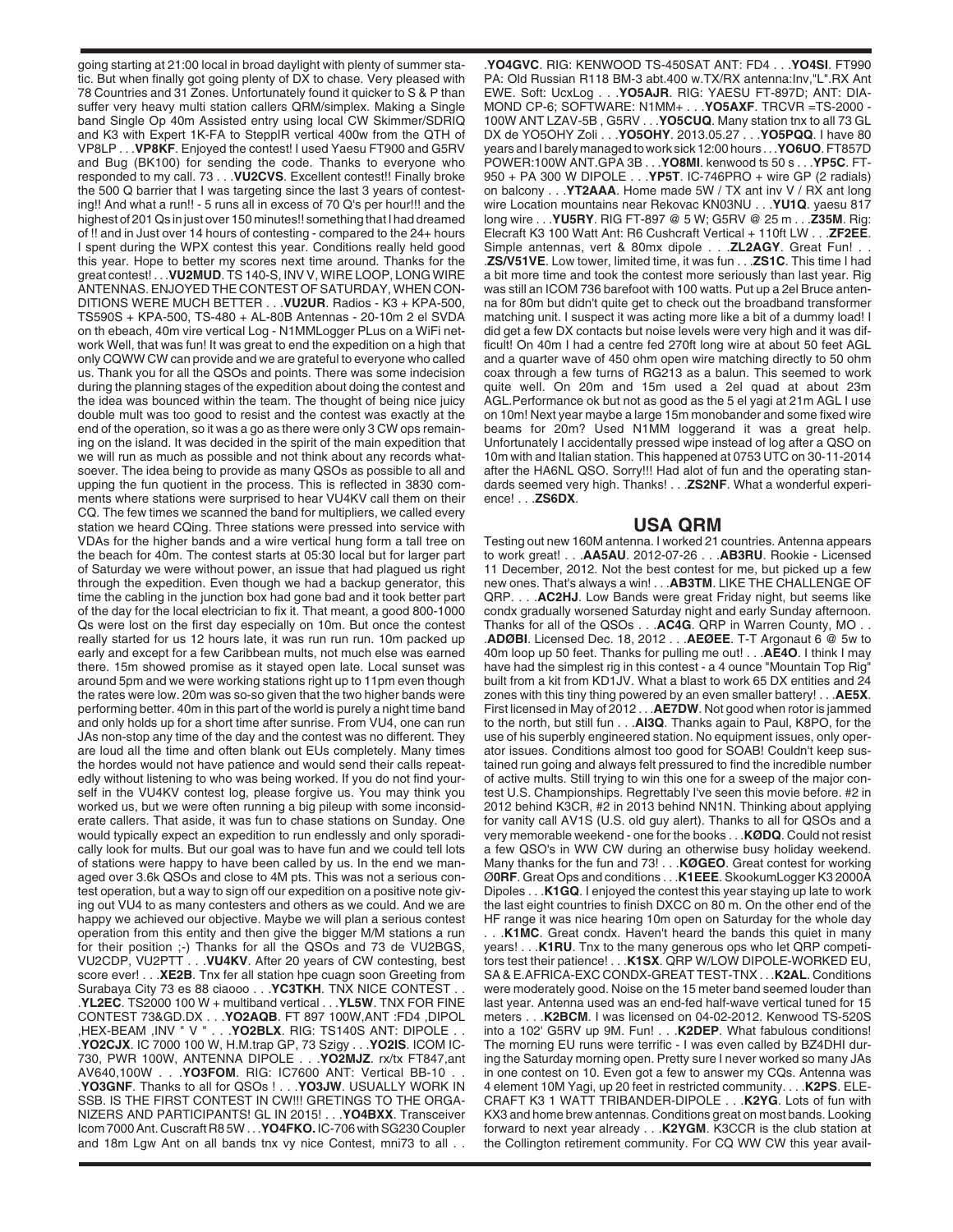able operators were N3UM and K3DI. N3UM had welcome family houseguests over the weekend, so was limited to 2.7 hr. very early Sat. plus the last 4.7 hr. on Sun., getting good EU runs on 20 and 15 m. K3DI was able to put in 15.5 hr., getting ~2/3 of the total QSOs and 3/4 of the mults., making good use of skimmer and packet spots. The summary by bands makes it obvious this contest was dominated by excellent high-band conditions. It did not seem either necessary or very productive to spend much time on 40 or 80 m. More time on 10 m. would have been profitable: we simply didn't have the operator- hours available, and were getting very good rates on 20 and 15. The exceptional high-band conditions are illustrated by our near-DXCC on 15 m., 93 countries in 23 hours. In the last 3 hr. of the contest we worked 33 band-countries and 16 bandzones on 15 m. and 10 m. Seemed pointless to try 40 m. as is often done . . .**K3CCR**. Great test, best SB80 year yet, Thanks all . . .**K3JGJ**. "Band conditions were excellent for QRP." . . .**K3TW**. I didn't go for score, only worked DX stations. Reduced power to 900 mW at times to work new mW countries of which I worked 17 new ones for a total of 90 now. Also got two overall new ones in 3B8MU and AH0K for a total of 221 QRP/CW/simple wire antenna countries. Great fun . . .**K3WWP**. My personal best....only way I compete any more . . .**K4AVX**. Great conditions , Thanks to all 73 Riley . . .**K4ORD**. Licensed 8/31/2012 . . .**K5MXG**. Poor opening to Europe first night discouraged me, but it was followed by a good opening to JA. BI3SSB called during that opening. The second night, the European opening was up to almost average and the JA opening was good again. AH0K called during that opening. Multiplier not so good, but all the JA QSO's made for a good score . . .**K5RX**. WOW! What great conditions on all bands . . .**K5ZD**. Great conditions highlight was 7O2A on 20 M . . .**K5ZE**. Fantastic conditions. Thank you Sol. A record for my station . . .**K6CSL**. What started as a "I just have time to SEARCH and POUNCE some All-Time New Ones" quickly turned into a more engaging contest; when I realized that conditions were so clear you could hear a pin drop on another continent on the upper bands. I even had a couple runs which were a new one for me in a DX contest. Thank goodness for all the JA's on the bands! When the time was right I would swing the Yagi over that way and bring my rate way up. What a blast! I did spend a ridiculous amount of time on Friday and Saturday working on another project (my IOTA application) so I have only that to 'blame' for not turning in more Q's. I ran my Yaesu FT-857D, into a 500 watt amp (thanks N6DQ/K6YL). Antennas: Cushcraft A3S Yagi up 10m, Ground-mounted Butternut HF9V, I used my 30m delta loop for 40m with great results, and the 160m Inverted-L came in handy for Top band. Notes for the future me: get something directional on 40m and maybe even 80m, wireless headset (can't have latency so Bluetooth is probably out) so you can roam about the QTH listening, get SO2R running, stay up late to work the waves of stations outside North America on the low bands, get up early Sunday . . .**K6JEB**. great conditions, bad wx here- never turned beam as it was so cold -12 at times, so used vertical and it played very well...tnx for another fine test, with the poor wx, what better place to spend my time . . .**K7ABV**. First contest, low score, tons of fun . . .**K7EPH**. KX3 + Attic Dipole . . .**K7MK**. Just playing around looking for multipliers. Operated around 20 hours. Low power much more difficult to break big pileups. Thanks for everyone who worked us . . .**K7RI**. Field day type setup at work using an old IC-746 (Only 70W Out) into a rotatable dipole on 10M @ 28 ft (That Never Rotated), 1/4 wave verticals with elevated radials on 15M & 20M, and a loaded Inv Vee on 40M @ 28 ft. Fabulous Conditions, All The Bands Were Simply AMAZING. Every Band was filled with DX from all over the world as I worked several alltime new ones! I'm sure many records fell this weekend! To work what I did with such simple antennas is mind blowing!! 40M Was By Far the Best Band as I never expected to work 74 countries with such a low antenna!!! Entirely Hunt & Pounce! Actually Kept My Fat Butt In The Chair 21 hrs! CW ROCKS!!! . . .**K7XC**. radio icom 7000, antennas: qso king longwire Thanks to all, had great time this year. See all in 2015. 73 Steve . . .**K8FZY**. Great conditions! . . .**K9GY**. First time I operated CQWW Contest. It is amazing what 5 watts can do with a wire antenna and a KX3 XCVR :Jim K9TF . . .**K9TF**. I was mainly chasing new countries on 80m for 5bdxcc, I completed my goal . . .**KB2FCV**. Repaired my 80 meter inverted vee (broken when tree fell back in April) on Friday before the contest after "trimming" (hacking down) an overgrown wire-eating fig tree . . .**KC4TEO**. Tnx to 5W1SA for the new one . . .**KE9EX**. Great propagation conditions! . . .**KFØIQ**. Technician Class: 100W TS850 KT34XA Dipoles . . .**KF5OXZ**. 16 hours into contest, I lost 10 meters, so quit, as I would no longer be competitive. Still, had a great score at that point. Now to trace the problem on 10 meters - climbing the tower below freezing :-( . . .**KG7H**. JUST PUTZIN AROUND. TEN WAS GOOD . . .**KJ9C**. Amazing condx! Huge fun with just a dipole . . .**KM3T**. 15M ONLY AT LESS THAN 5 WATTS OUTPUT . . .**KN1H**. When 10 meters is good it is good. It was an enjoyable contest . . .**KN4Y**. Great contest . . .**KQ1P**. I really don't think I've ever done this before - getting over 60 countries on 3 bands and 40 being the best. Don't know if it was just better cndx or the added length of wire to my ant. but finally got EU stations on 40 without calling my head offenjoyable! . . .**KS7T**. A lot of fun for the short time I was on this weekend. 80m was very good Saturday night and 10m was excellent Sunday morning. . . .**KV4QS**. I couldn't get out of work on Monday so I played as a single-band entry this year. I chose 15 meters and put up my temporary loop. I had a ton of fun with very good conditions on both days. The opening to JA each evening was outstanding for me. Thanks for the Q's and I'll see you again next year. 73 Tom . . .**KV8Q**. How about a class for those who use no computer? . . .**KW2J**. Holiday commitments kept this to a Fri nite/Saturday only affair, but still had a lot of fun, especially on 10m, which seemed to be open to almost everywhere. Late in the afternoon, the JA's just kept coming... Thanks for the QSO's! KX3+HR50 (50W) 44 ft doublet up 70' on 20-10 Inv L on 40&80 . . .**KX7L**. all S&P . . .**KY4P**. Nice to see higher bands open . . .**NØXM**. Low bands were great to the Middle East and SW Asia . . .**N1HOQ**. I was on to check the program under high spot loads from RBN. Conditions were so good on 15 Friday night, I got most of the rare zones that I never get. That kept my interest up. I only missed zone 34 on 15, but I did hear it at one point. The EUs were so strong, I went and did something else. I should have called until I got him. I did get 34 on 10m, so I guess I can claim a zone "sweep" . . .**N1MM**. Great conditions, thanks to George NR5M for the use of his great station and hospitality. Thanks to all for the QSOs . . .**N1XS**. Had a lot of fun. Always a challenge with tweens in the house. My son actually showed a little interest! . . .**N2NI**. Thanks to all who worked me. 73's Joe . . .**N3JNX**. JUST A DRAKE C-LINE @ 60 W . . .**N3RW**. Please leave Classic exactly as it is

. . .**N4AF**. My first CQ WW CW contest - FUN! . . .**N4KS**. 88% of Qs were Europe. Where was the rest of the world? . . .**N4MJ**. Everything was right for this one...15m was really great! Strong signals from every direction...worked 13 Chinese stns. One nice surprise...called by VU4KV...missed zones 23 & 34. Thanks to CQ and all who made it again this year . . .**N4PN**. From vacation rental in Bristol, Sullivan Co., TN. Focused on earning DXCC . . .**N4QX**. I'm reminded of the story about John D. Rockefeller, who used to visit African-American churches on his travels. One Sunday, after the collection plate made its way around the building, the preacher announced "Today's collection is \$3.42. If the bill from the gentleman sitting in the back of the church is good, then the collection is \$103.42." ... While calling CQ high in the band Sunday afternoon, I was answered by a station signing VU4KV, which would be an alltime new one. Even if the QSO turns out to have been with Andaman Slim, there certainly was a lot of good DX being worked this past week-

end . . .**N4TZ**. great conditions . . .**N5EA**. Ten Meters was HOT !!! . . .**N5KAE**. Very Part Time . . .**N5KF**. House plumbing issue stopped play, submitting for club score . . .**N5PG**. This was another last minute gig from the N6GEO QTH. A tower failure relegated the 2-El Stepp-IR to a max height of 20 feet. Extra radials on the 6-BTV made 80 meters possible to 14 countries, including Zone-14 in Europe; incredible from W6-land. Conditions on 20, 15 & 10 we quite good. Unfortunately, our local S9 noise source plagued us on 40 and to some degree on 80. However that did not stop our the KPA-500 from getting us heard in virtually every QTH we could hear. Our biggest problem was the disappearing virtual serial ports for keying CW, so sometimes WQ6X was forced to have to send information by HAND, not by computer - horrors! People had trouble with the N6GEO call so I would send it as N6G E O which made quite a difference. We managed 116 countries overall and 32 out of the 40 zones - we worked virtually every zone we could hear. The "exotic" callsigns made the contest even more enjoyable. Look for us next year . . .**N6GEO**. Very nice conditions. Operated about 20 hours running 5 Watts to a 20 foot wire thrown into a tree out my window. Total 64 Countries worked, a new record for this station. Thanks to all for the QSOs and to Our Mr. Sun for the great propagation! Go Arizona Outlaws! . . .**N6HI**. Conditions were excellent on 40 through 10 . . .**N6MI**. Great Contest! Caught VU4 at 9 AM local on 40 Meters! A WB7.. 2X2 called continuously over 8Q7DV, even on top of QSOs. I watched him fade into the noise. He called only when he heard others calling the station. Obviously he was not hearing the 8Q. First time SO2R and the multipliers show it . . .**N6RV**. Station configured for SO2R but entry is multi-single. Used Rig B as Mult radio. Made four known mistakes in M/S; these are indicated as X-QSO so the stations we erroneously worked won't lose credit. N1MM Logger Plus did not have provision for this configuration, so had to add Rig 1 designators manually . . .**N6XI**. Was only able to operate 8 hours this year, but I could tell sunspots were WAY better than in 2008! CU next year! . . .**N7EIE**. Had fun with my 3 hours of operating on 10 meters. See you next year

. . .**N7VPN**. Knowing there would be limited operating time, I set two goals: 1,000,000 points ... and 1000 QSOs. Made both goals very easily! So glad that most DX operators are very good at hearing my signals. SOME PEOPLE NEED TO FOLLOW THE DX CODE . . .**N8DE**. Outstanding conditions. Best score in 20 years. Never called CQ. Only